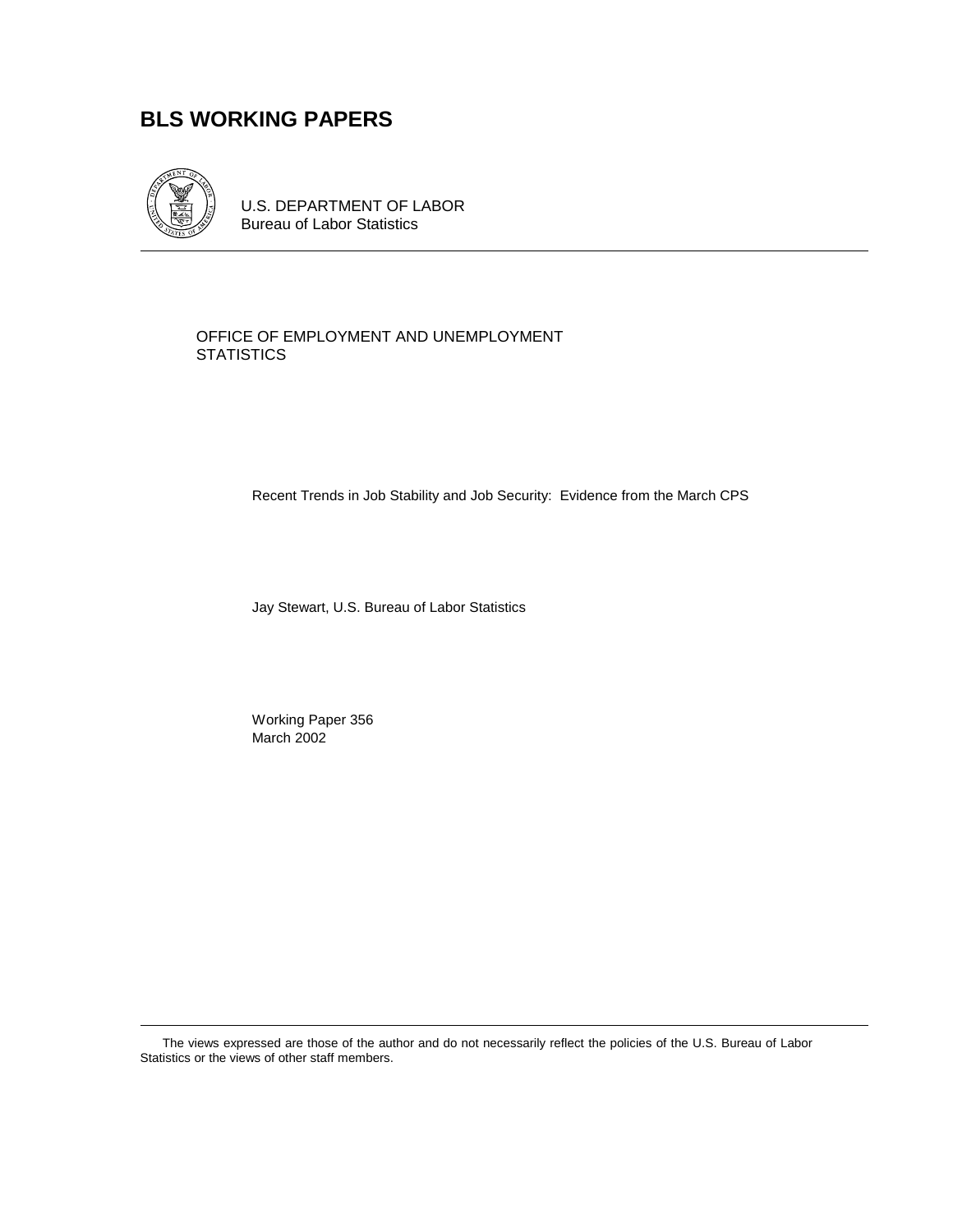# Recent Trends in Job Stability and Job Security: Evidence from the March CPS

Jay Stewart Office of Employment Research and Program Development Bureau of Labor Statistics 2 Massachusetts Avenue, NE Room 4945 Voice (202) 691-7376 FAX (202) 691-7425 E-Mail Stewart\_J@bls.gov

\* I thank Dave Jaeger, Maury Gittleman, Mike Pergamit, Anne Polivka, Jim Spletzer, and Ken Swinnerton for comments and suggestions on earlier versions of this paper. Any opinions expressed here are mine, and do not necessarily reflect those of the Bureau of Labor Statistics.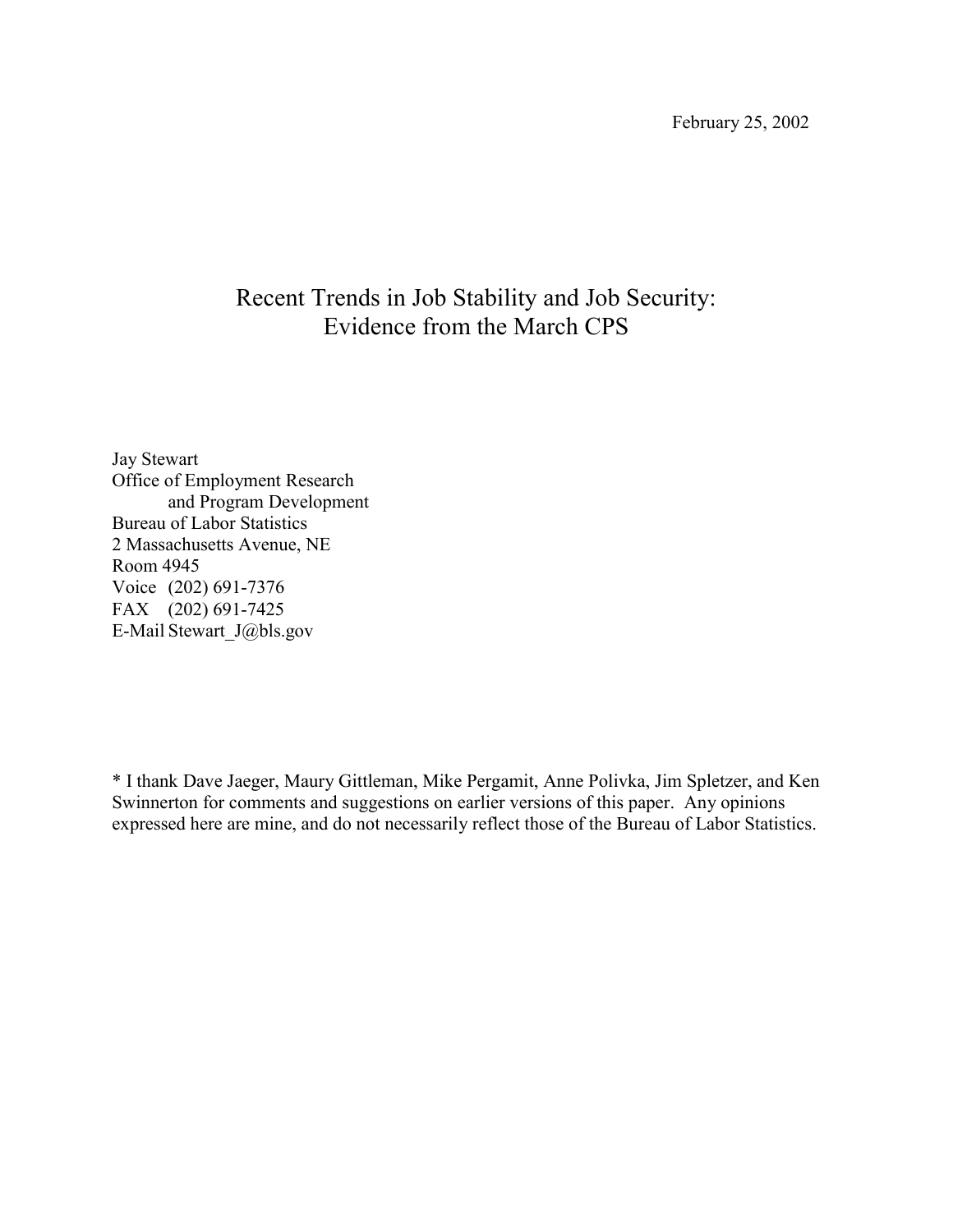Recent Trends in Job Stability and Job Security

## **Abstract**

Over the past few years there has been a keen interest, both in the popular press and among researchers, in whether job stability and job security have declined. Anecdotal evidence suggests that stability and security declined in the 1980s and 1990s. But academic studies have been divided in their findings. This paper uses sheds additional light on this question using data from the March CPS. The main advantage to using March CPS data is that the transition variables are defined consistently over the 1975-76 through 2000-2001 period covered by my data. I find that overall job separation rates changed very little over this time period, but that there were large changes in the component transitions. Employment-to-unemployment transitions declined dramatically, indicating a significant increase in job security. For men, nearly all of the increase in job security occurred in the 1990s, while for women, the increase was more uniform throughout the period. There was an equally dramatic increase in employment-to-employment transitions (job changes with two or fewer weeks of unemployment), indicating that it has become easier to change employers. I also examine trends in these transitions treating married couples as a unit. I find that job stability fell for married couples, but that job security increased. The decrease in stability would have been smaller and the increase in security would have been larger were it not for the increase in the proportion of couples in which the wife's earnings are a significant share of total earnings.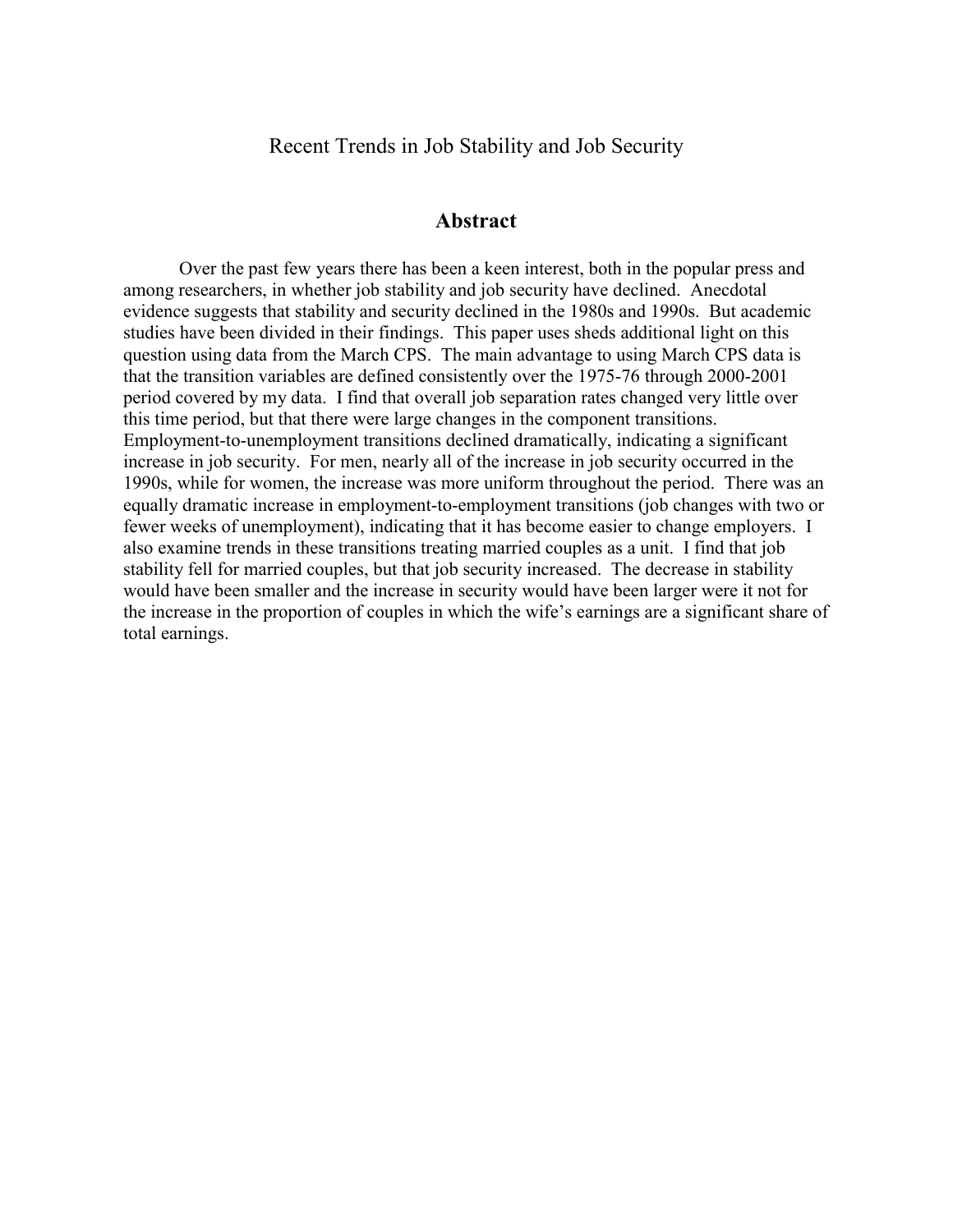## **I. Introduction**

Over the past few years, there has been a keen interest, both in the popular press and among researchers, in whether job stability and job security have declined in recent years.1 With the recession that began in early 2001, there will be a renewed interest in this issue. Changes in job security have obvious implications for the welfare of workers. It is well known that job losers spend more time unemployed, and that they suffer persistent earnings losses after they find new jobs.2 However, it is less obvious why we should care about job stability. A decline in job stability could be either good news or bad news for workers, depending on the reason for the decline. For example, job stability could decline because economic conditions have worsened and workers have become more likely to lose jobs. Or stability could decline because economic conditions have improved and workers are finding better jobs.

One reason stable jobs are desirable from a policy perspective is that often a large portion of workers' retirement benefits are tied to their jobs. It is well known that workers with defined benefit plans receive substantially lower benefits if they change jobs frequently. However, job changing could result in lower retirement benefits for workers in  $401(k)$  plans if they cash out their accounts when they separate from their employers. A study by Employee Benefit Research Institute (Yakoboski 1997) shows that in 1996, 60 percent of job changers cashed out their 401(k) balances rather than rolling them over into a qualified plan or an IRA. Most of these

<sup>&</sup>lt;sup>1</sup> *Job stability* refers to the duration of jobs, without regard to the reasons for increasing or decreasing duration. Examples of job stability measures used in the literature include retention rates (Swinnerton and Wial 1995,1996, Marcotte 1996, and Diebold, Neumark, and Polsky 1996,1997, and Neumark, Polsky, and Hansen 1999), job tenure (Farber 1998), the fraction of workers in new jobs (Jaeger and Stevens 1999), and turnover (Rose 1995, and Monks and Pizer 1998). *Job security* refers to the extent to which job separations are involuntary. The primary measure of job security is the rate of job loss (Polsky 1999, Farber 1997a,c, Boisjoly, Duncan, and Smeeding 1998, Monks and Pizer 1998, and Valletta 1999) and the employment-to-unemployment transition rate (Stewart 2000). 2 See Ruhm (1991).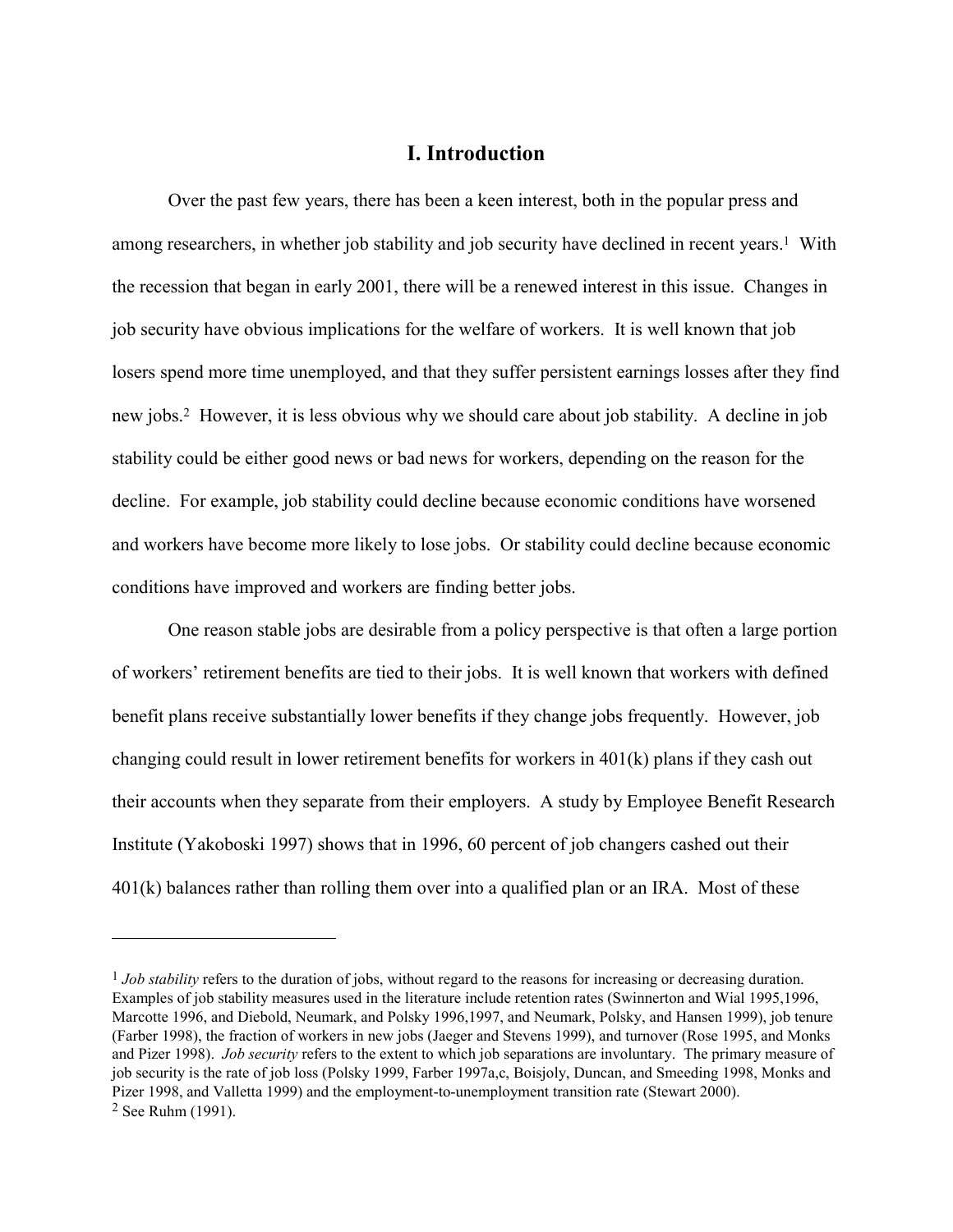were younger workers cashing out relatively small balances. However, as noted by Yakoboski (1997), "It can be argued from a financial planning perspective that even relatively small sums can compound into nontrivial contributions to a retirement nest egg over a period of decades. Furthermore, the importance of preservation of seemingly small balances is enhanced by the fact that individuals may receive a number of these 'small' distributions over the course of a career."

In this paper, I use transition data constructed from the 1976-2001 March Current Population Survey (CPS) to examine trends in job stability from January 1975 through March 2001. The March CPS data have several advantages over other commonly used datasets. The transition variables are consistently defined from the 1975-76 period through the 2000-2001 period, which permits me to look at trends over a longer period of time and to look at recent trends. The large sample size of the March CPS makes it possible to identify changes for specific demographic groups. The CPS collects information about everybody in the household, so it is possible to examine trends for married couples. Although the March CPS data do not have information on the reason for a separations, it is possible to classify separations into component transitions that roughly correspond to the three gross flows transitions out of employment (employment to employment, employment to unemployment, and employment to not in labor force).

Extending the analysis to married couples is a significant addition to the literature, because of the increased importance of wives' earnings to family income. The fraction of married women who worked any time during the year increased from 53 percent on 1975 to 64 percent in 2000. (The March employment-to-population ratio of married women increased from 43 percent in 1976 to 60 percent in 2001.) This greater labor force participation has led to an increase in wives' contributions to the earnings of married couples. In 1975, the wife earned 23

-2-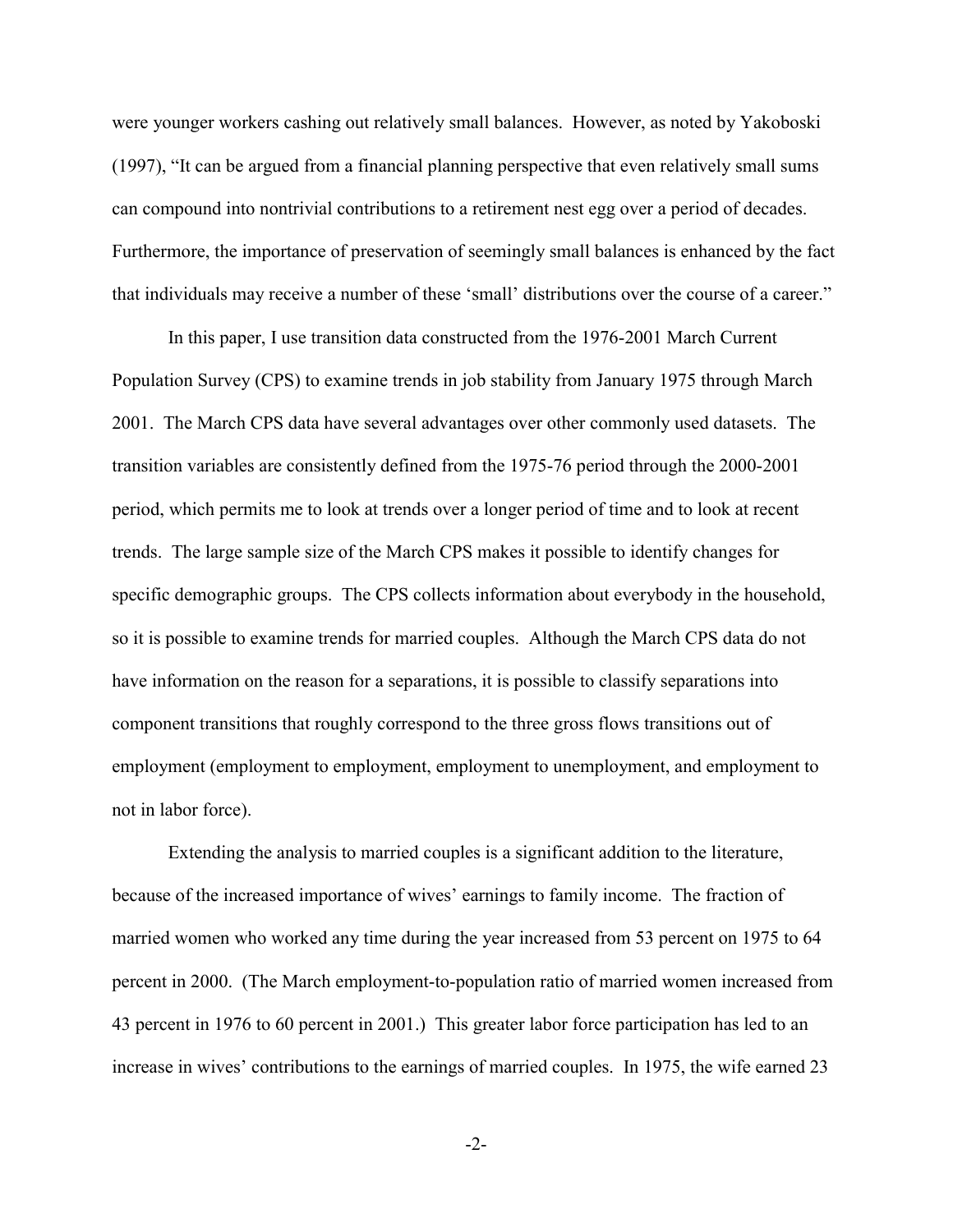percent of the average couple's total weekly earnings.3 By 2000, the wife's share had increased to 34 percent. The fraction of couples that rely on the wife's earnings for a significant portion of earnings also increased. In 1975, men were the primary earners (i.e., earned more than 60 percent of the couple's income) in 77 percent of married couples, while women were the primary earners in 6 percent of couples. The remaining 17 percent were equal-earner couples (i.e., couples in which both spouses earned 40 or more percent of the couple's total earnings). By 2000, men were the primary earners in only 58 percent of married couples, while women were primary earners in 12 percent. Equal-earner couples increased to 29 percent of all couples.

Ironically, the increased prevalence of equal-earner couples could have worked in the direction of decreasing job stability and security. For equal-earner couples, the loss of either job will result in a significant loss of income. In contrast, for primary-earner couples, a significant loss of income occurs only if the primary earner loses his or her job. This implies that it is far more likely that an equal-earner couple will experience a significant loss of income due to a job loss. To illustrate, suppose that the chance of job loss is 5 percent in all jobs, and that husbands' and wives' job loss probabilities are not correlated. A primary-earner couple has a 5 percent chance of a significant loss of income, while the equal-earner couple faces nearly a 10 percent chance of a significant loss of income.

<sup>3</sup> This average includes women who did not work for pay.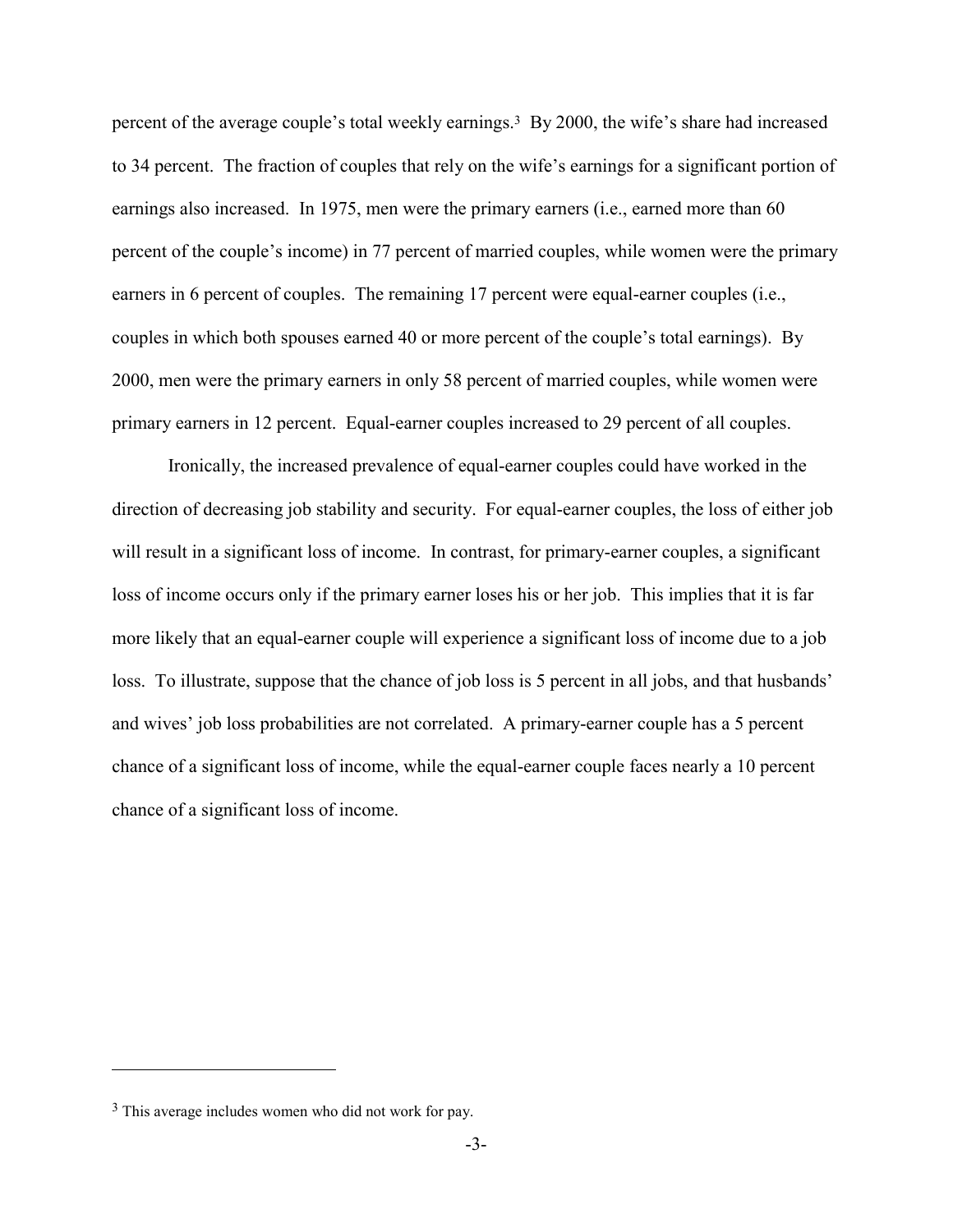### **II. Background and Previous Research**

The popular perception is that jobs were both less stable and less secure in the 1980s than in the 1970s and that this decline in stability and security continued into the 1990s.<sup>4</sup> However, the evidence from academic studies has been mixed.

Studies that have looked at job stability generally fall into two groups. Studies that used data from the Panel Study of Income Dynamics (PSID) have found that job stability has decreased (Rose 1995 and Marcotte 1996), while those that used data from the Current Population Survey (CPS) Tenure Supplements have found little or no change in job stability (Swinnerton and Wial 1995,1996, Farber 1998, and Diebold, Neumark, and Polsky 1997).5 Diebold, Neumark, and Polsky (1997) show that much of the decrease in job stability found in the PSID can be traced to a change in the questions used to determine turnover. Even so, the CPS tenure supplement is not without its problems. The main tenure question changed in 1983, although it is less obvious how serious this break in series is. Given the difference in findings by data source, much of the debate has centered on data issues and how to adjust for breaks in series, most importantly how to handle breaks in series in both the CPS Tenure Supplement data and the PSID.6 Jaeger and Stevens (1999) took the natural step of comparing measures from these two datasets. The found that there has been no change in the incidence of short duration jobs,7 and, more importantly, they found no difference between the two datasets.

Several more recent papers (Gottschalk and Moffitt 1999, Bansak and Raphael 1998, and Fitzgerald 1999) have used SIPP data and found no change in job stability between the early

1

<sup>4</sup> See Neumark and Polsky (1998).

<sup>5</sup> Gottschalk and Moffitt (1994) make this point. It is worth noting that the studies using PSID data exclude women.

<sup>6</sup> See Stewart (1998) for a detailed discussion of the data issues in the job stability literature.

<sup>7</sup> Gottschalk and Moffitt (1999) also find no change in job stability using PSID data.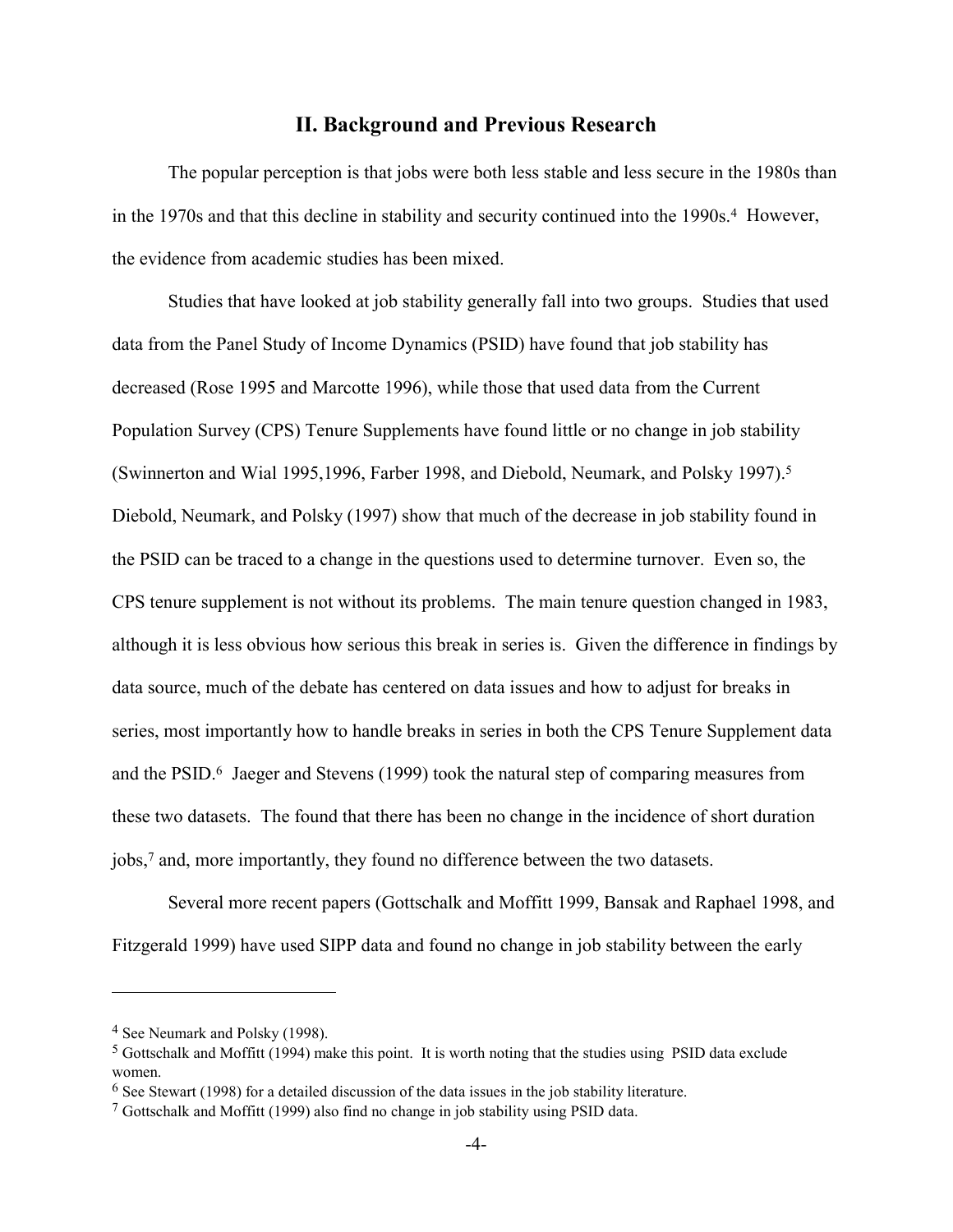1980s and the early 1990s. The advantage of the SIPP data is that the measure of job stability is consistently defined in all years. But the data span only 10 years--from the early 1980s through the early 1990s. Hence, it is not possible to use SIPP data to compare the 1970s to the 1980s and later years, or to look a recent trends in job stability.

Because the primary measure of job security is the job-loss rate, most researchers looking at this question have used either the Current Population Survey (CPS) Displaced Worker Supplements (DWS), the Panel Study of Income Dynamics (PSID), or the National Longitudinal Surveys (NLS). Studies by Boisjoly, Duncan, and Smeeding (1998), Monks and Pizer (1998), Polsky (1999), and Valletta (1999) have found that job loss appears to have been more common in the late 1980s and early 1990s than in the 1970s. Polsky (1999) also found that the consequences (lost earnings and likelihood of unemployment) have become more severe. But as in the job stability debate, data quality is an important issue.<sup>8</sup> All of these datasets have, in principle, the correct measure, but they also have breaks in series that make it difficult to generate a consistent series over a long period (and sometimes even a short period) of time. Although researchers have devised clever ways to adjust for these breaks in series, one can never be sure whether observed changes are real or due to changes in the survey instruments.

Only two other studies that I am aware of look at trends in job stability and job security past the early 1990s. Neumark, Polsky, and Hansen (1999) extends Diebold, Neumark, and Polsky (1997) to include 4-year retention rates between 1991 and 1995. Farber (1997c, 2001) extends an earlier paper (Farber 1997a) to include data from the 1996 and 2000 DWS.

Even over a period of time as short as the 1990s, these authors have had to address breaks in series. In the study by Neumark, Polsky, and Hansen (1999), the break came about because

<sup>8</sup> See Stewart (2000) for a discussion of the data issues in the job security literature.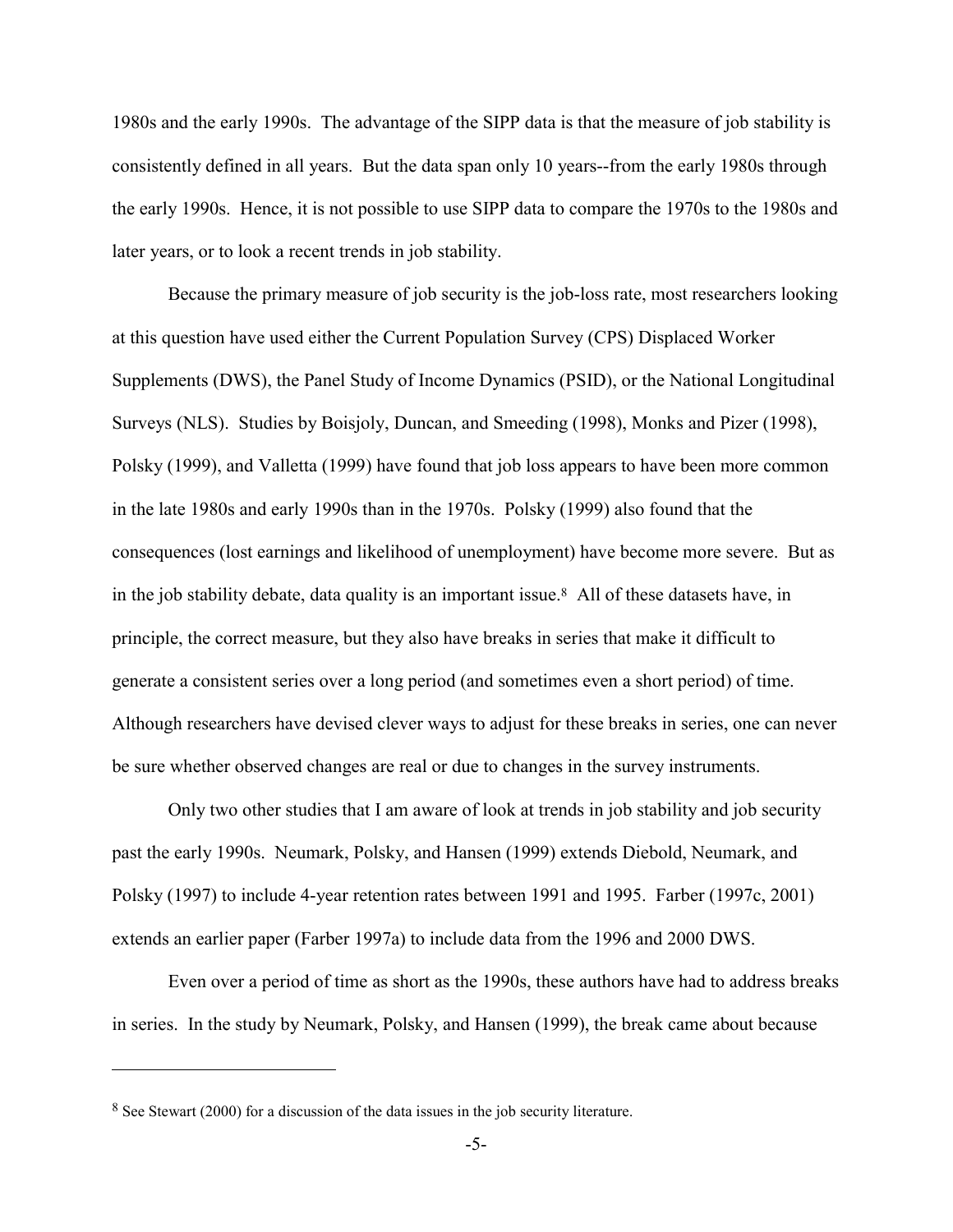there was no Tenure Supplement in 1995. So in order to compute 4-year retention rates they used tenure data from the 1995 CPS Contingent Worker Supplement, which asks different tenure questions than the Tenure Supplements. After adjusting the data to account for the difference in questions Neumark, Polsky, and Hansen found no change in overall job stability, although stability increased for low tenure workers and decreased for higher tenure workers. In the studies by Farber (1997c,2001), the break in series was caused by a subtle change in wording of the main question in the 1996 DWS. The 1996 question places greater emphasis on leaving a job than do the earlier questions. This wording change most likely is the reason for the large increase in the "Other" category (see Abraham 1997). Even ignoring the "Other" category, there was still no decline in the job-loss rate after the 1990-91 recession, suggesting that job security declined in the 1990s.

The present paper contributes to the literature by bringing a new data source to bear on the issues of job stability and security, by analyzing trends through the 1990s, and by extending the analysis to married couples.

## **III. Data**

In this study, I use data from the March CPS files from 1976-2001. My sample consists of men and women age 19 and above in March<sup>9</sup> who worked at least one week in the previous year, and were between the ages of 18 and 54 in March of the previous year. Because I am interested in whether job stability has changed for workers in regular (post-schooling) jobs, I omit individuals with less than one year of potential experience.<sup>10</sup> I also excluded self-

1

<sup>9</sup> I used 19 rather than 18 as the cutoff because the age refers to the age at the time of the survey.

 $10$  I use this restriction because it is not possible to identify students and recent graduates on a consistent basis over the years covered by my data.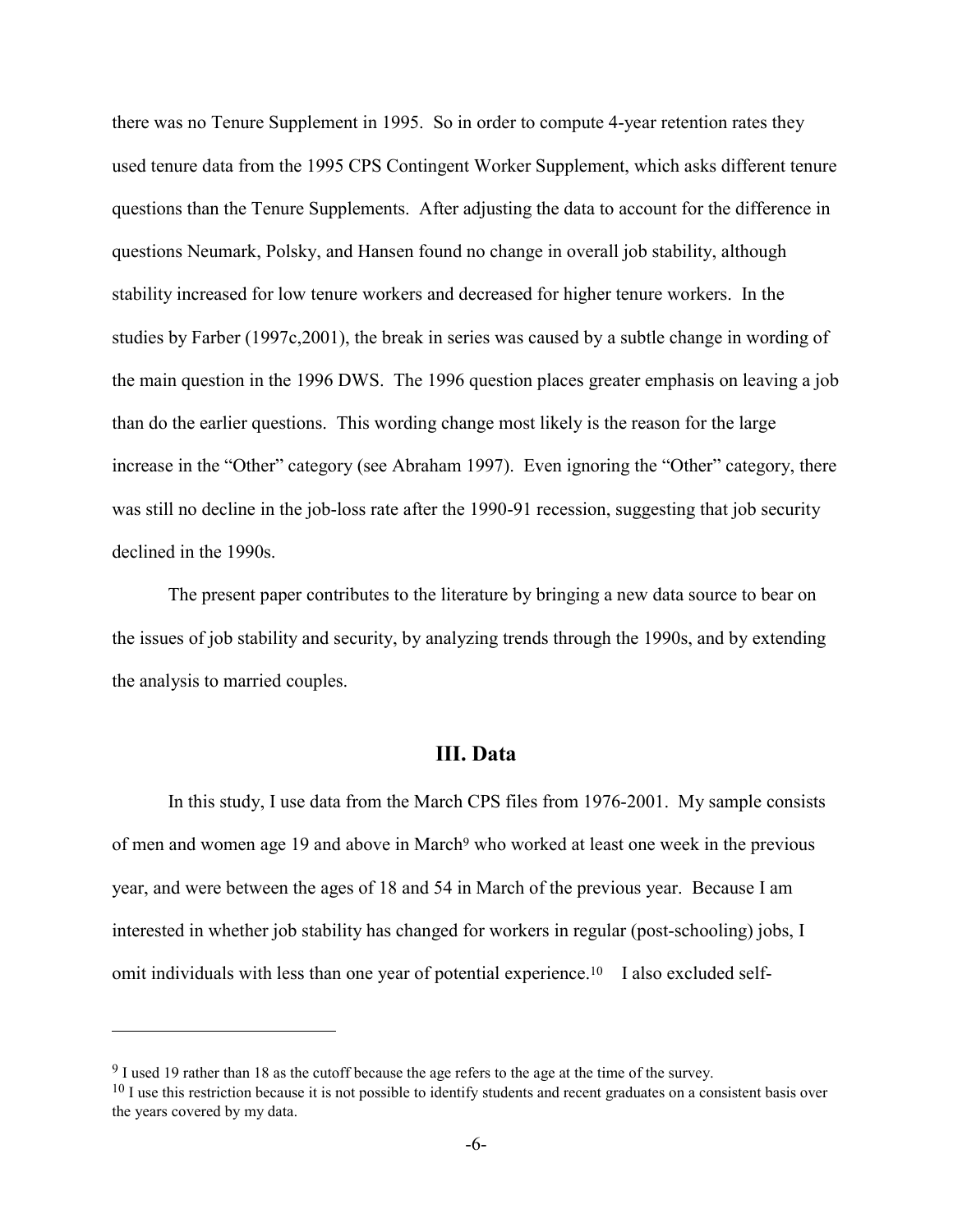employed workers<sup>11</sup> and people who worked less that 35 hours per week in the previous year. To simplify computation of standard errors and keep the dataset to a manageable size, I used only the first four rotation groups leaving me with a sample of 550,845 observations.<sup>12</sup>

To generate transition variables, I use information from both the Basic CPS and the Income Supplement. The Basic CPS contains information about the individual's labor force status during the reference week in March, while the Income Supplement contains information about what the individual was doing last year. Combining this information, it is possible to determine whether a worker separated from his or her employer during the 14 ½ months between January of the previous year and March of the current year, and what type of transition the worker experienced.

For my measure of job stability, I use the job separation rate. An upward trend in the job separation rate indicates a decline in job stability. Because changes in the separation rate can occur for many reasons, it is useful to classify separations into component transitions. Although the March CPS data do not allow me to identify separations as being voluntary or involuntary, it is possible to classify separations into three categories that roughly correspond to the gross flows transitions. These are: job changes that are accompanied by two or fewer weeks of unemployment ( $EE$  transitions),<sup>13</sup> employment-to-unemployment ( $EU$ ) transitions (including job changes that were accompanied by 3+ weeks of unemployment), and employment-to-not-in-

 $11$  To insure that the sample is consistently defined over time, incorporated self-employed workers are included in the sample. Also, I included wage and salary workers who have some self-employment income.

 $12$  Using the full sample would result in a relatively small decline in standard errors. If the observations were independent there would be a 40 percent reduction in the standard errors. But because each individual shows up twice (in consecutive years) in the full sample, it would be necessary to account for the covariance between observations making the actual reduction much smaller.

<sup>&</sup>lt;sup>13</sup> The two-or-fewer-weeks distinction was made because the weeks-unemployed-last-year question is not asked if the worker worked 50 or more weeks during the previous year.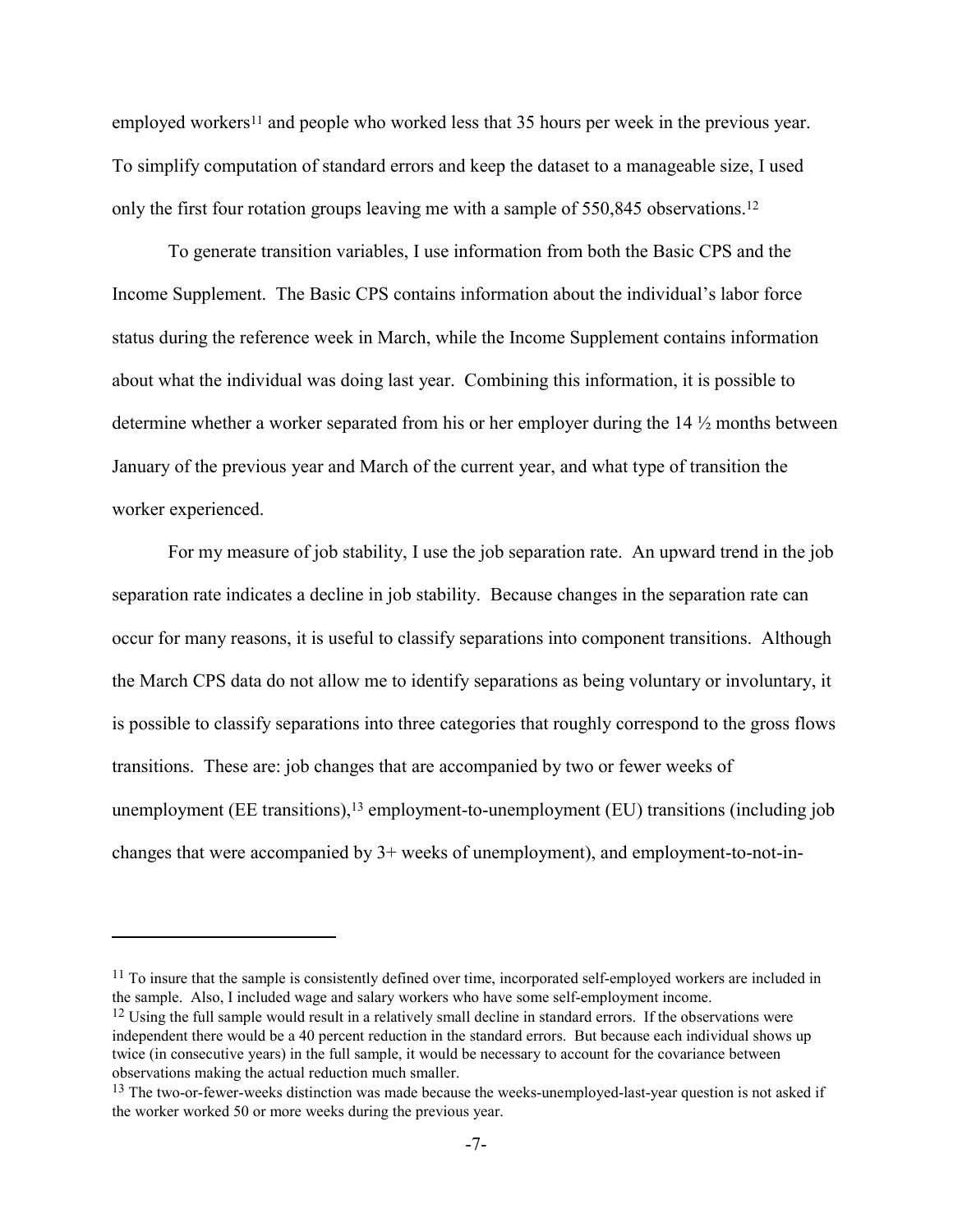labor-force (EN) transitions.<sup>14</sup> The EU transition rate is counter-cyclical (see Figures 1-3), which indicates that EU transitions are largely involuntary. Furthermore, Stewart (2000) has shown that nearly all of the variation in the EU transition rate is due to job loss.15 For this reason, I use the EU transition rate as my measure of job security. The EE transition rate, in contrast, is pro-cyclical, which indicates that these are largely voluntary transitions. Finally, I would expect that the vast majority of EN transitions are voluntary, although they could include some workers who lost a job, became unemployed, and then left the labor force because they became discouraged.

#### **Formal Definitions**

1

An individual is considered to have separated from a job if he or she changed jobs or was not employed in during the reference week in March. To be classified as a job changer, the worker had to be employed during the reference week in March and meet at least one of the following conditions: (1) the worker had more than one employer in the previous year,  $^{16}$  (2) the worker experienced more than one spell of unemployment in the previous year,<sup>17</sup> or (3) the

<sup>&</sup>lt;sup>14</sup> Although the component transitions are similar to the gross flows transitions, there are a couple of important differences. First, the gross flows count the number of transitions, while I count the number of people who make the transition. For example, in the gross flows, someone who makes an EU transition, an UE transition, and another EU transition would be counted as having experienced two EU transitions. In my analysis, I count one person as having experienced an EU transition. This single counting is more appropriate, because I am interested in changes in the fraction of workers who experienced these transitions, not the total number of transitions. Second, my definition of an EE transition differs from the gross flows definition in that I only include workers who changed jobs. The gross flows definition also includes people who worked at the same employer in both months.

<sup>15</sup> Stewart's (2000) EU transition rate is slightly different in that he does not include job changes that were accompanied by 3+ weeks of unemployment.

<sup>&</sup>lt;sup>16</sup> One concern is that the number-of-employers question might be picking up multiple jobholders. However, the question specifically states that concurrently held jobs are to be counted as one job. Further, the 1976-1987 Income Supplements asked whether the respondent looked for work between jobs, which gives interviewers another opportunity to make sure that the response to the number of employers question is correct. The looked-for-work question was not asked in 1988 and later years, but there was no jump in the average number of jobs held last year between 1987 and 1988. Hence, multiple jobholding does not a appear to be a problem.

<sup>&</sup>lt;sup>17</sup> This criterion does not include workers with exactly one spell of unemployment, because one spell of unemployment does not imply a job change. It is impossible to tell whether the individual was initially unemployed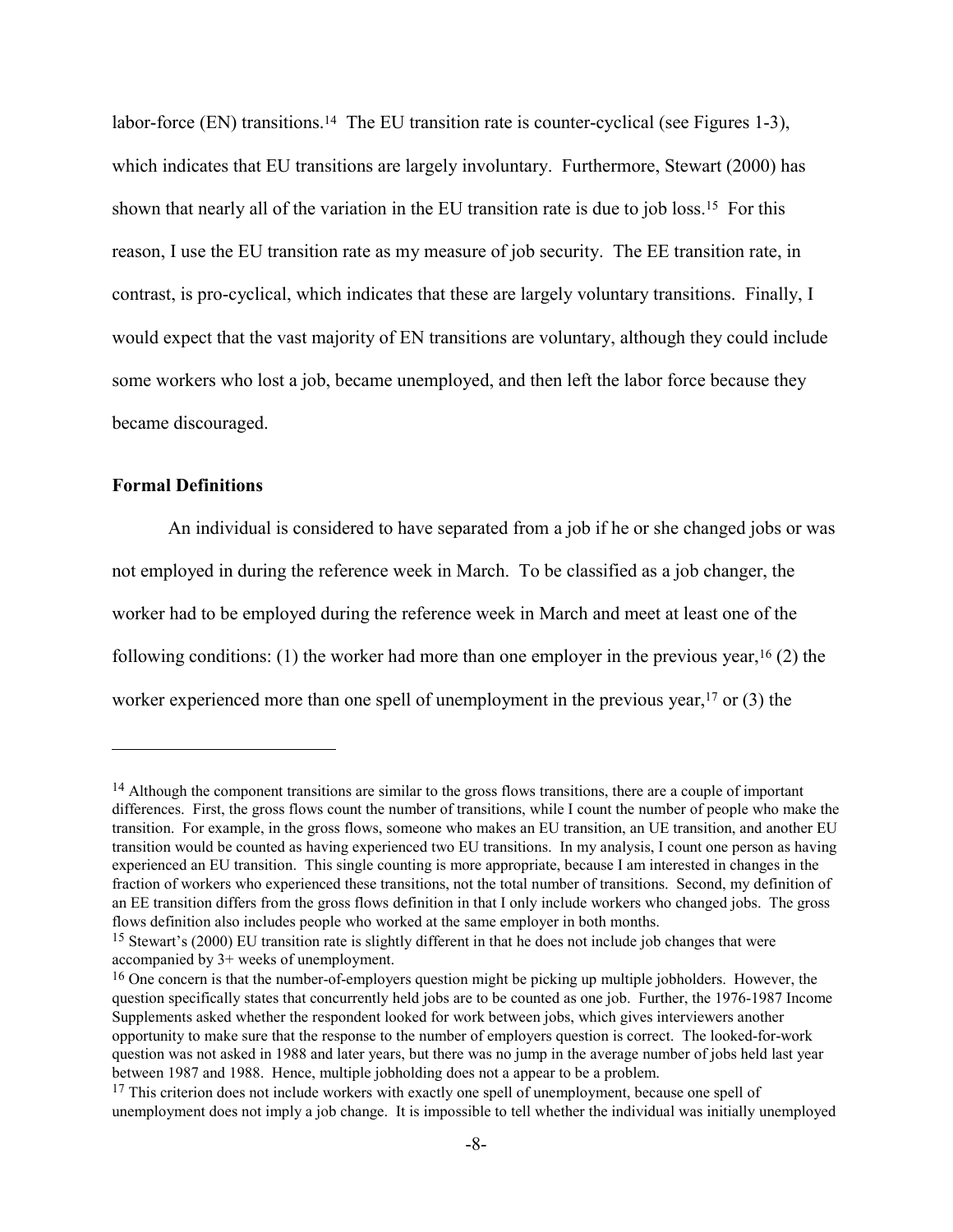worker reported a change in 1-digit industry code between the longest job last year and the main job last week.<sup>18,19</sup>

Separations were classified into the three transitions as follows. Everybody who was unemployed or NILF in March of the current year is classified as an EU or EN transition, respectively. Individuals who changed jobs were divided into two groups: those whose job changes were accompanied by 3 or more weeks of unemployment, and those whose job changes were accompanied by 2 or fewer weeks of unemployment. Those with 3 or more weeks of unemployment were classified as EU transitions, while all other job changes were classified as EE transitions. Note that the numerator in these transition rates is not the number transitions, but the number of *workers* who experienced the transition at least once during the 14½ month period between January of the previous year and the reference week in March of the current year.

#### **Changes in the CPS**

 $\overline{a}$ 

and found a job or was initially employed and left a job. Of course, workers with only one spell of unemployment can still be classified as separations via (1) or (3).

By requiring at least two spells of unemployment, I implicitly assume that the worker held a job between the two spells. It is possible that the individual left the labor force between the spells of unemployment. A misclassification would occur only if the worker began the year unemployed and experienced the following transitions: unemployed to NILF, NILF to unemployed, and unemployed to working. To avoid this misclassification, I did not include individuals who reported that they worked in the same job in March, because these are likely to be temporary layoffs. Individuals were considered to be in the same job if the industry and occupation codes for longest job last year matched (at the three-digit level) the industry and occupation codes for the main job in March.

<sup>&</sup>lt;sup>18</sup> The main reason for including this criterion is to detect job changes that occurred between December of the previous year and the reference week in March. This criterion also picks up separations that occurred in the previous year, but were not picked up by (1) because the person did not find a new job until the current year.

It is possible to use changes in the industry code to determine whether a job change occurred because industry and occupation are dependently coded. This means that the interviewer determines whether the respondent's job last year is the same as the job last week based on the verbatim descriptions of the two jobs and additional probes when necessary. If the jobs were the same, the interviewer marks a check item and the longest job last year was given the same industry and occupation codes as the main job last week. If not, the industry and occupation codes are collected as usual. The advantage of dependent coding is that it greatly reduces the number of spurious changes in industry and occupation codes.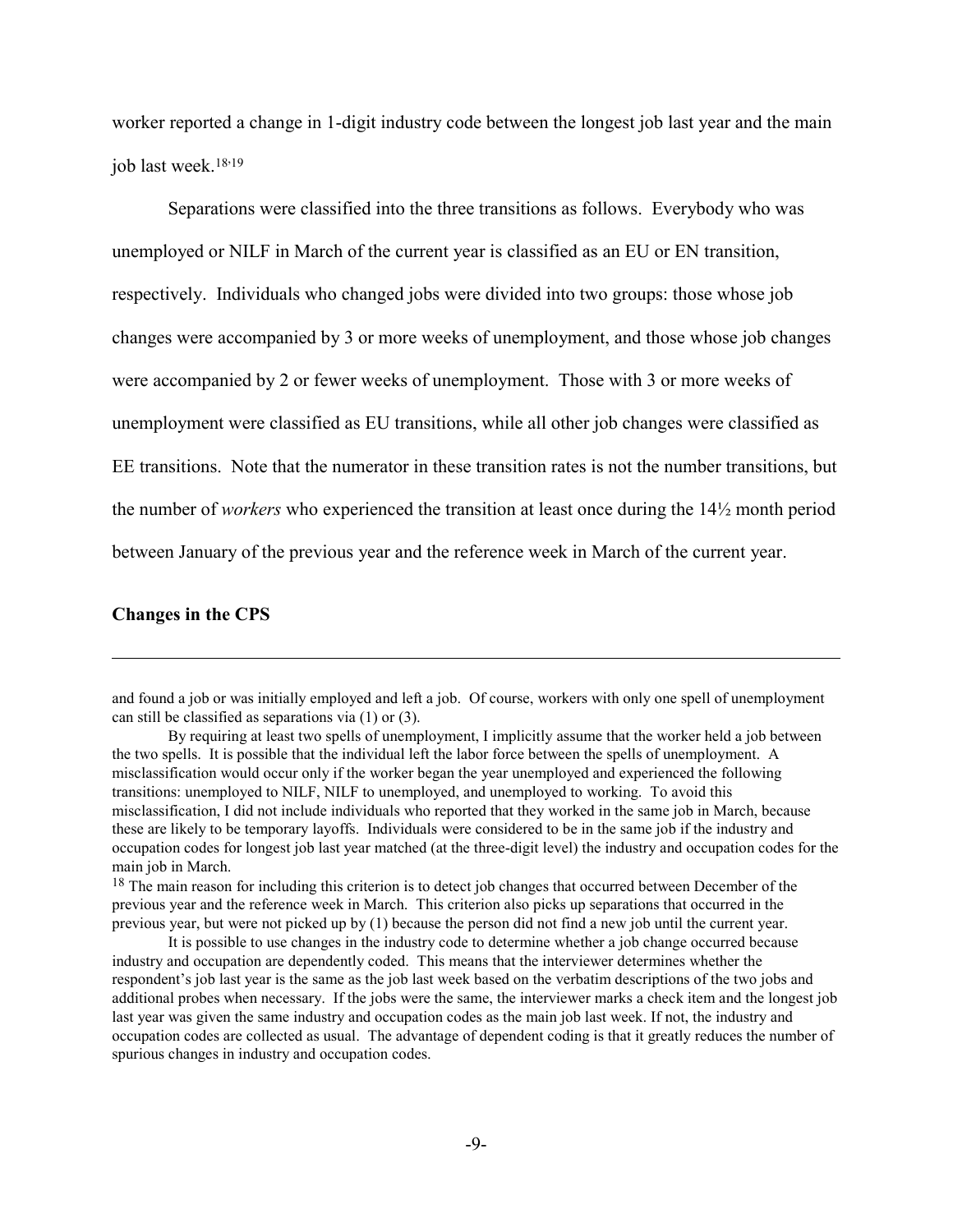An important issue in the job stability and job security literature is the comparability of data over time. While there have been no changes in the main questions used to determine turnover, there have been two changes in the CPS during the period covered by my data. Fortunately, both of these changes have been well documented, and there are data available from which I can derive adjustment factors. Below, I describe these breaks and my adjustments.

The first change occurred in 1989 when the Census Bureau overhauled the CPS processing system. There were many changes, but what is most relevant for my purposes is that Census changed the procedures used to impute missing data. Beginning in 1989, the Census changed the criteria by which variables were allocated, and it began imputing entire Income Supplement records using a hot deck procedure (I will refer to these observations as "FL-665 observations").20

There are several reasons why an entire record would be imputed. First, it may not have been possible to match the Income Supplement record to the Basic record for an individual in the household, even though other individuals were matched.<sup>21</sup> Second, it was not possible to match the Income Supplement record to the Basic record for anybody in the household. Finally, the entire record would be imputed if there were not enough data collected on the Income Supplement. Although allocating the entire record for these cases means that some collected

1

<sup>&</sup>lt;sup>19</sup> The vast majority  $(81.1 \text{ percent})$  of all job changes were identified by the number-of-jobs condition. The remaining 18.9 percent were identified by unemployment spells condition (6.4 percent), and the industry-change condition (12.5 percent).

<sup>&</sup>lt;sup>20</sup> Ideally, imputed values would be omitted from the sample. Unfortunately, it is not possible to identify imputed values for industry last year before 1989, and only some imputed values can be identified in 1989 and later years. Since I am looking at trends, it is more important that the data be as consistent as possible over time as possible. Hence, except for the FL-665 observations described below and in the Appendix, imputed values are included, even for years when they can be identified.

<sup>&</sup>lt;sup>21</sup> This type of missing observation occurred because the Basic CPS and the Income Supplement were separate booklets. With the advent of computer assisted interviewing, these types of nonmatches were eliminated.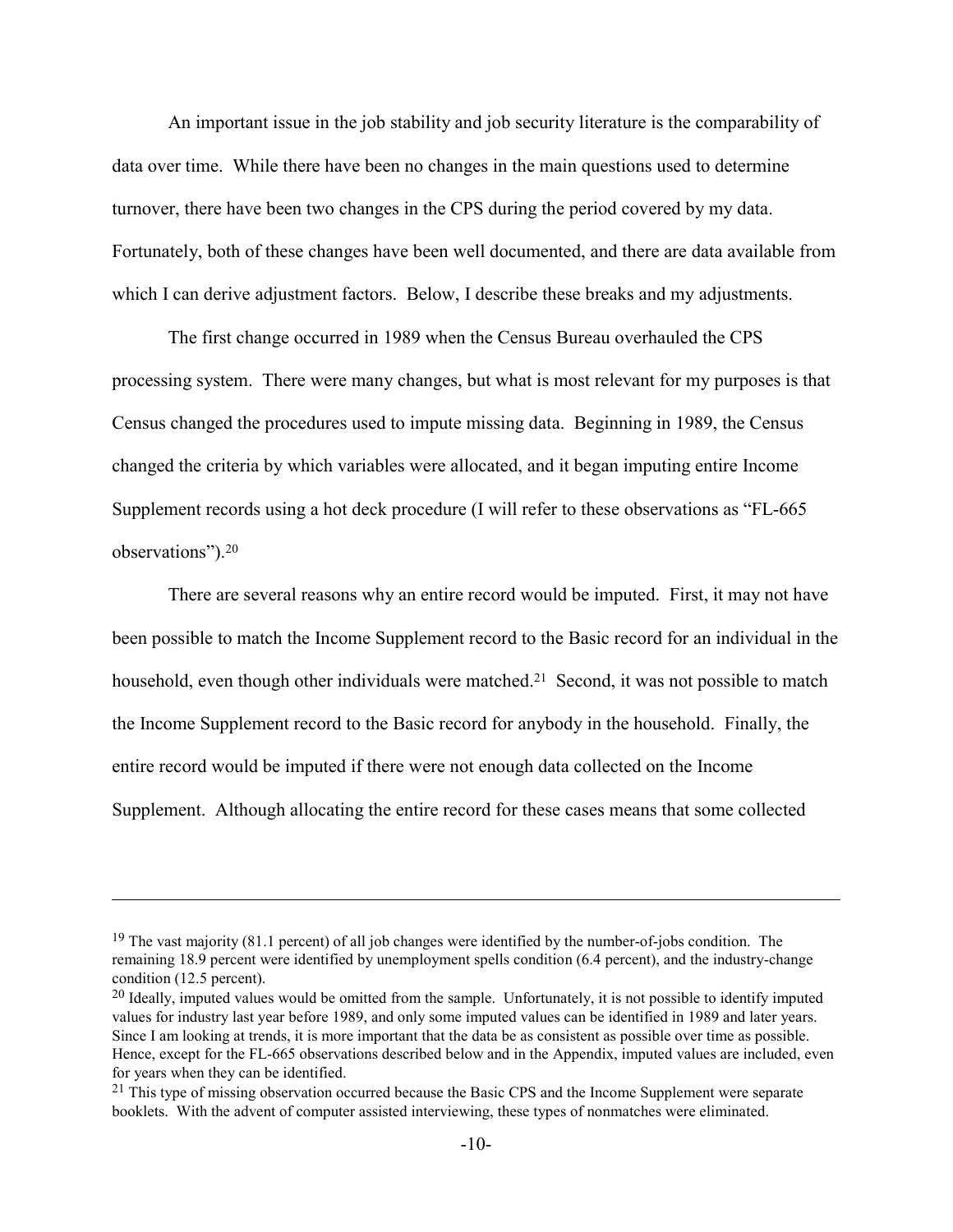data are not used, it has the advantage of insuring that the data on a single record are internally consistent.

Overall, about 10 percent of the post-1988 sample is composed of FL-665 observations, with the second reason (no matches for anybody in the household) accounting for the lion's share--about 80 percent. Anecdotal evidence suggests that about half of these, about 40 percent of FL-665 observations, were allocated because the interviewer chose not to conduct the interview.22 Therefore, up to 60 percent of FL-665 observations, or about 6 percent of the sample, are missing for reasons related to the respondent. Keep in mind that these observations still would have been allocated under the old processing system, but they would have been allocated using different procedures. Hence, my goal in adjusting the data is to make the pre-1989 data and the post-1988 data as comparable as possible. Because it is not possible to identify the observations that would have been FL-665 observations in the pre-1989 data, my adjustment tries to replicate the earlier processing system in the later data. So I omit all of the FL-665 observations from my sample, and make two adjustments to the remaining data.

Both of the adjustments are straightforward. The first adjustment reweights the data to account for the fact that the demographic composition of the FL-665 observations differs somewhat from that of the rest of the sample. For each year of the sample, I estimated the probability that an observation is a FL-665 observation based on demographic characteristics and labor force status from the Basic CPS. I then use these predicted probabilities to reweight the data so that observations that are more likely to be missing are given greater weight. This adjustment maintains the composition of the sample.

1

 $22$  In the past there were not strong incentives to collect the supplement data. Interviewers' performance evaluations were based on completion of Basic CPS interviews, but not on supplements. To illustrate, when the Los Angeles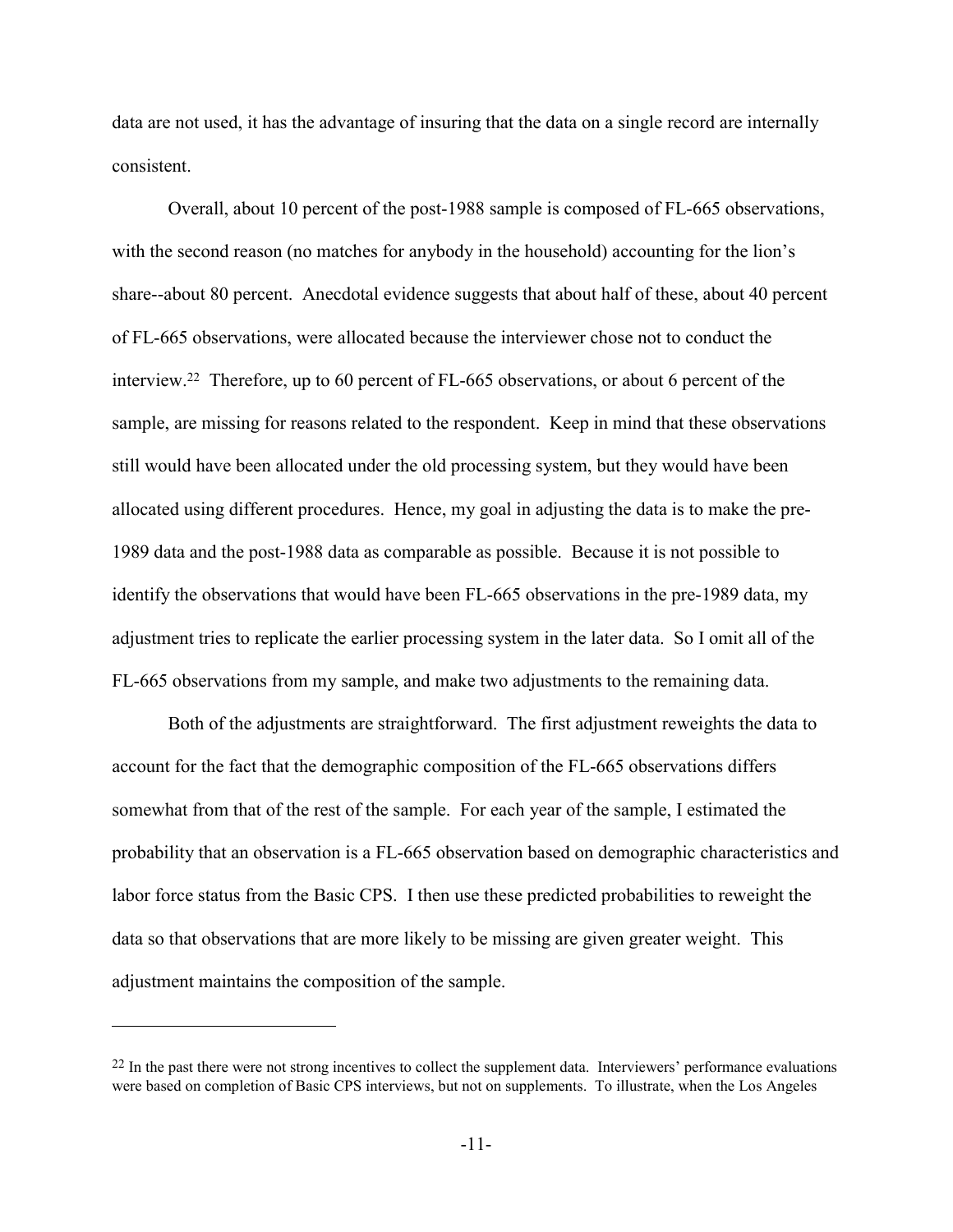The second adjustment corrects for any within group differences in the probability of a transition that are attributable to the difference in processing systems. To make this adjustment it is necessary to have data that were processed under both the new and old processing systems. Fortunately, such data exist. The March 1988 CPS, which was the last data file to be processed under the old system, was reprocessed using the new system. For each type of transition, I computed the transition rate for each of 32 age/education/sex cells using the two versions of the March 1988 CPS data. For each cell and each transition, I computed the ratio of the transition rate from the data processed under the new and old systems. This yielded 32 adjustment factors for each of the 4 transitions I examine. Finally, I reweighted the microdata using these adjustment factors.

The second change occurred in 1994. In that year, the Basic CPS questionnaire was completely redesigned and computer assisted interviewing (CAI) was introduced. The March CPS was not redesigned, although it was converted to CAI. Most of the variables used to define separations come from the Income Supplement and, hence, were not affected by the redesign. The variable that is potentially affected is the Employment Status Recode (ESR [PEMLR in the redesigned CPS]).23

Research by Polivka and Miller (1998) provides some guidance on how to adjust the data. They found that the redesign had a small effect on the unemployment rate.<sup>24</sup> So I

field office increased the incentives to collect supplemental data, the number of missing supplements fell by about half.

<sup>&</sup>lt;sup>23</sup> The industry and occupation sequence of questions changed as well. The primary difference is that they are now dependently coded from month to month. This does not affect criterion (3) for identifying job changers, because industry is still dependently coded between the main job last week and the longest job held last year.

<sup>&</sup>lt;sup>24</sup> The effect on the unemployment rate was larger for people aged 55 and older. However, by restricting my analysis to people with 40 or fewer years of potential experience, there are very few of 55+ year-old workers in my sample.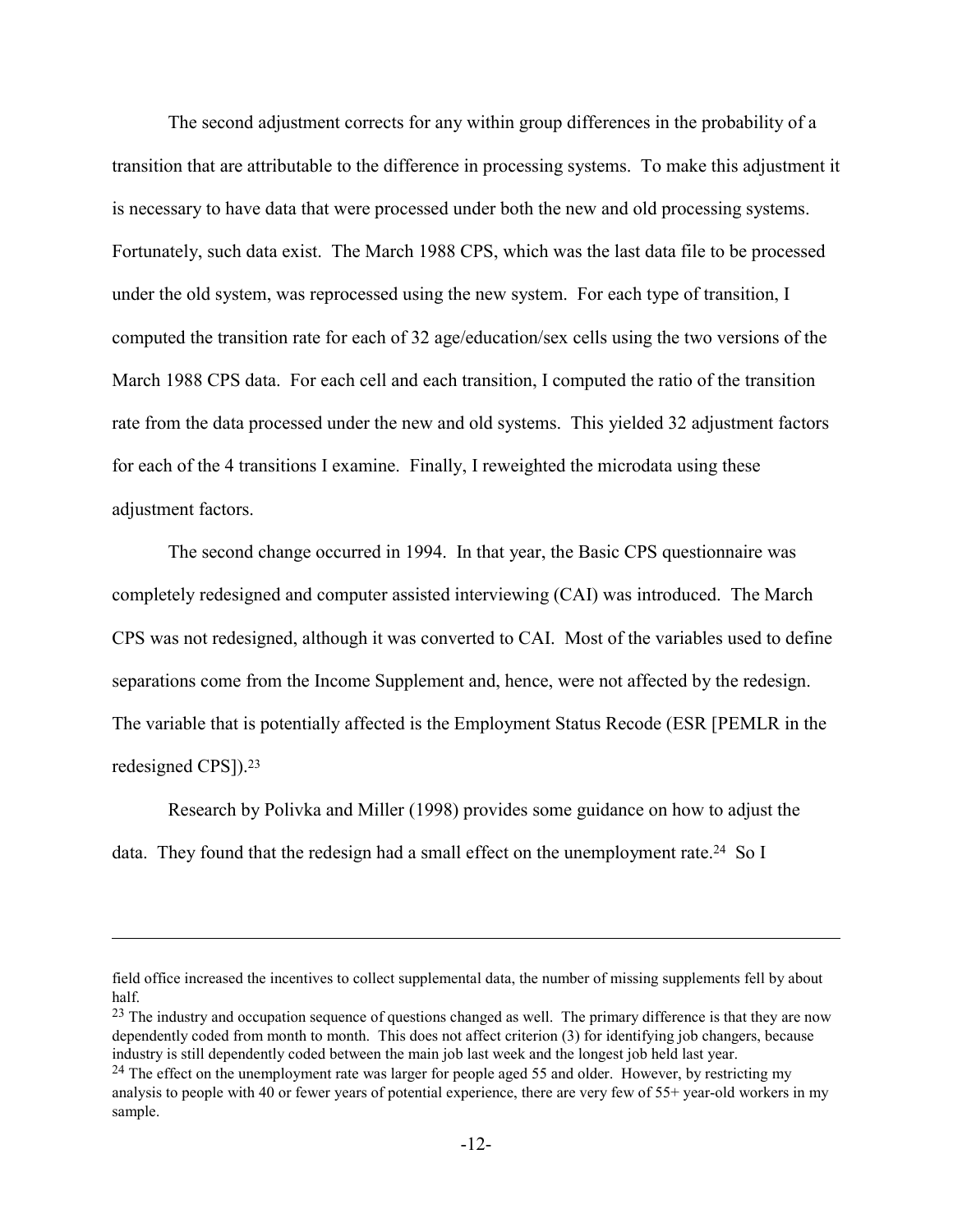reweighted the pre-1994 microdata using the adjustment factors in Polivka and Miller (1998) to make them comparable to the post-1993 data.<sup>25</sup>

### **IV. Trends in Job Stability and Job Security**

Figures 1-3 summarize the trends of the four transitions for all workers, men, and women. Overall job stability did not change much over the 1975-2000 period, but there were sharp differences between men and women. The separation rate for all workers decreased slightly (from 25.0 percent to 22.9 percent), with the decline being larger for women (5.3 percentage points) than for men (0.7 percentage points). The slight decline in the overall separation rate masks significant changes in the component transitions. The EE transition rate increased by 5.1 percentage points (59 percent), while the EU transition rate fell by 5.0 percentage points (47 percent). The large decline in the EU transition rate indicates that job security increased significantly over this time period. We can also see that the larger decline in the separation rate for women is largely due to the dramatic decline the in their EN transition rate. This is consistent with the trend toward greater labor force participation among women, and it suggests that much of the increase in female employment is due to a lower exit rate from employment.

Table 1 shows the coefficients from probit equations estimated over the entire sample. All equations include a time trend variable as well as dummy variables to control for race (white/nonwhite), marital status, age (4 categories), education (4 categories), and region (4 categories). To simplify presentation, I have omitted the coefficients on the control variables. The top row of Table 1 contains coefficients on the time trend variable for each transition for all

<sup>&</sup>lt;sup>25</sup> The adjustment for other EU transitions accounts for that job changes that are accompanied by some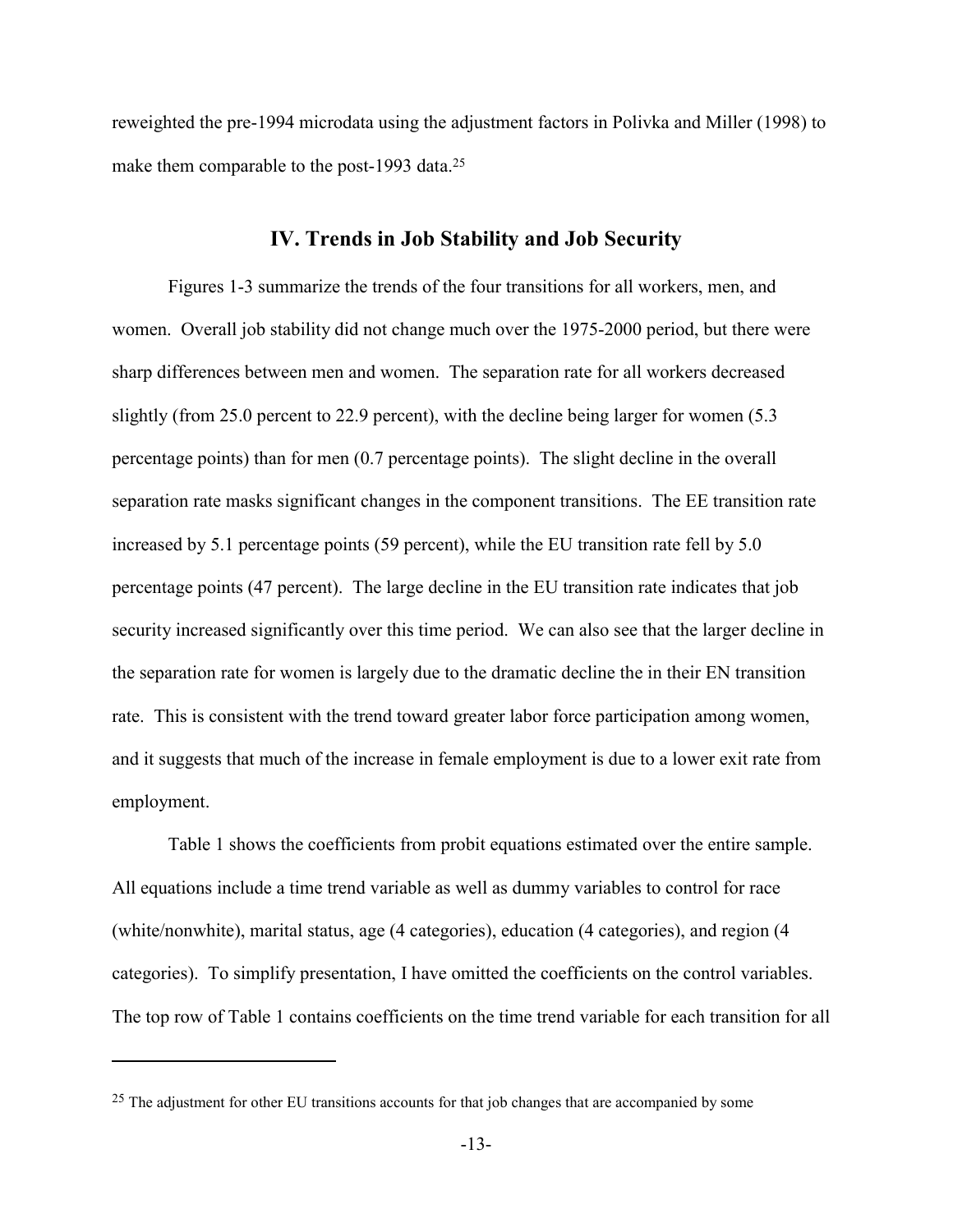men and all women. Subsequent rows contain coefficients on the time trend variable interacted with age, education, and race variables. Separate equations were run for each group of variables, and all coefficients are expressed as marginal effects. Table 2 shows the change over the 1975- 2000 period (calculated from the probit estimates) as a percentage of 1975 transition rates.

Results from probit equations confirm that, even after controlling for demographic changes, there have been only slight changes in the overall separation rate for men and women and significant changes in some of the component transitions. For both men and women, there was a large increase in the EE transition rate and a large decline in the EU transition rate. The EN transition rate decreased significantly for women, and remained roughly constant for men.

Looking at the lower portion of Tables 1 and 2, one can see that that job security has increased for virtually all demographic groups, and that these changes have not been uniform.

#### *EU transition rates*

Although there was a strong decline in the overall EU transition rate, the decline was not uniform. The decline in the EU transition rate was larger (both in relative and absolute terms) for men than for women. Among men, the decline in the EU transition rate was concentrated among younger workers (19-24 and 25-34 year-olds). There was no statistically significant change for 35-44 year-olds, and the EU transition rate for 45-54 year-olds actually increased. Initial EU transition rates were monotonically decreasing in age, so that these trends have tended to equalize EU transition rates across age groups. For women the changes were more evenly distributed. The EU transition rate fell for every age group except 35-44 year-olds, who did not see any statistically significant change.

unemployment are not affected.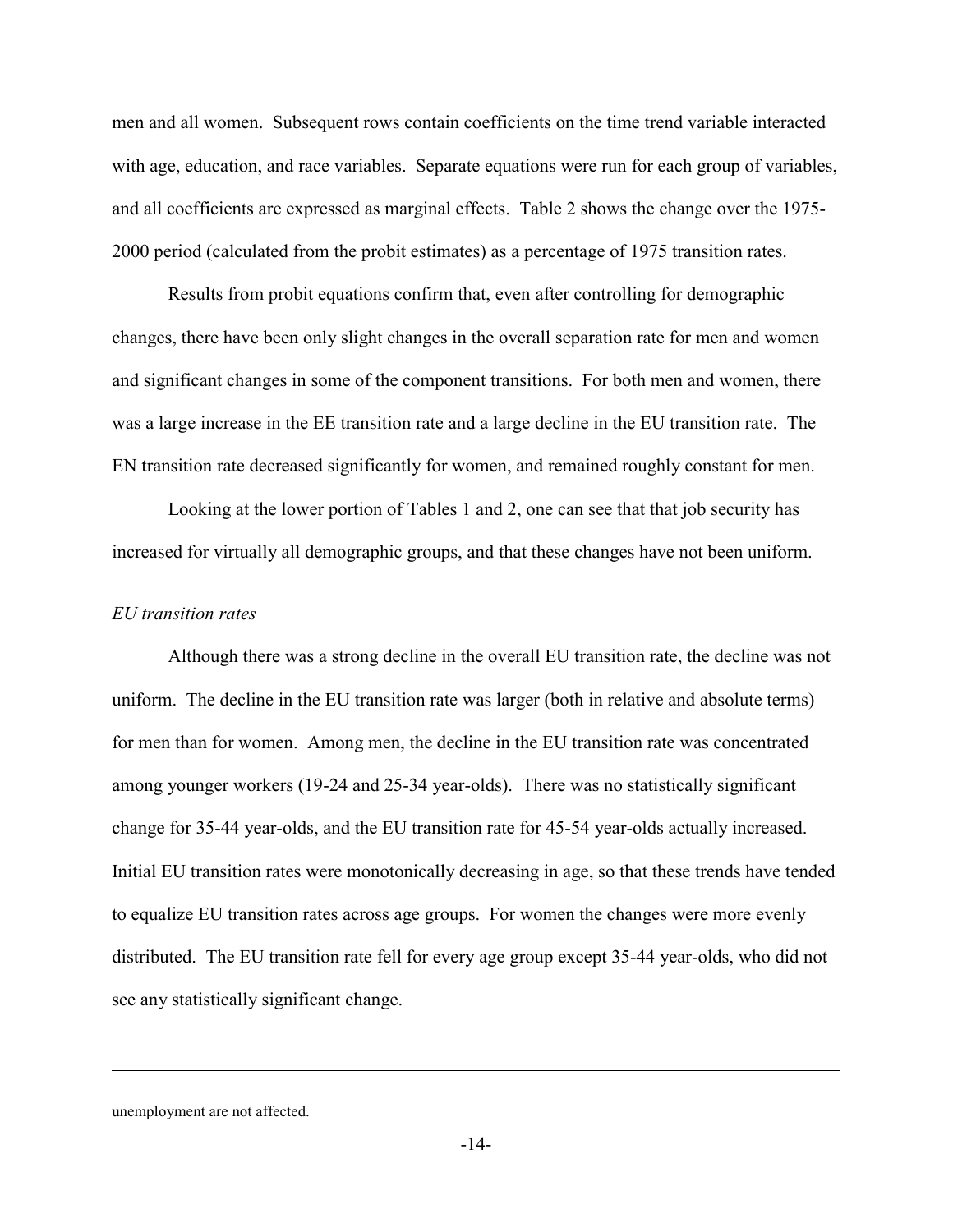All education levels saw a decrease in EU transition rates during this time period. For men, the decrease in EU transition rates was larger among High School Graduates and those with Some College. Employment-to-unemployment transition rates also decreased among High School Dropouts and College Graduates, but the decreases were not as dramatic. Among women, the decline in the EU transition rate monotonically increased with education, with High School Dropouts seeing no change. These trends tended to magnify initial differences across education levels.

The EU transition rate fell significantly for married men and women. The percentage point decrease in the EU transition rate was over twice as large for unmarried men, but relative decline was about the same for the two groups. Among women the decline, both the percentage point decline and the relative decline, was larger for married women than for unmarried women.

The relative decline in the EU transition rate was larger for whites than for nonwhites. Initially, the EU transition rate for nonwhite men was about 31 percent higher than the rate for whites. The absolute difference has remained about the same, which means that the relative gap has increased.

These trends indicate that job security has increased for nearly all demographic groups, and that there were significant differences across groups. In some cases, these differences tended to equalize differences across groups, while in other cases the differences magnified differences.

#### *EE transition rates*

The most dramatic trend has been the sharp increase in EE transition rates. The EE transition rate increased by 45 percent for men and by 58 percent for women. As one would expect, initial EE transition rates monotonically decreased with age, reflecting the fact that workers job shop early in their careers and gradually settle into more permanent jobs. However,

-15-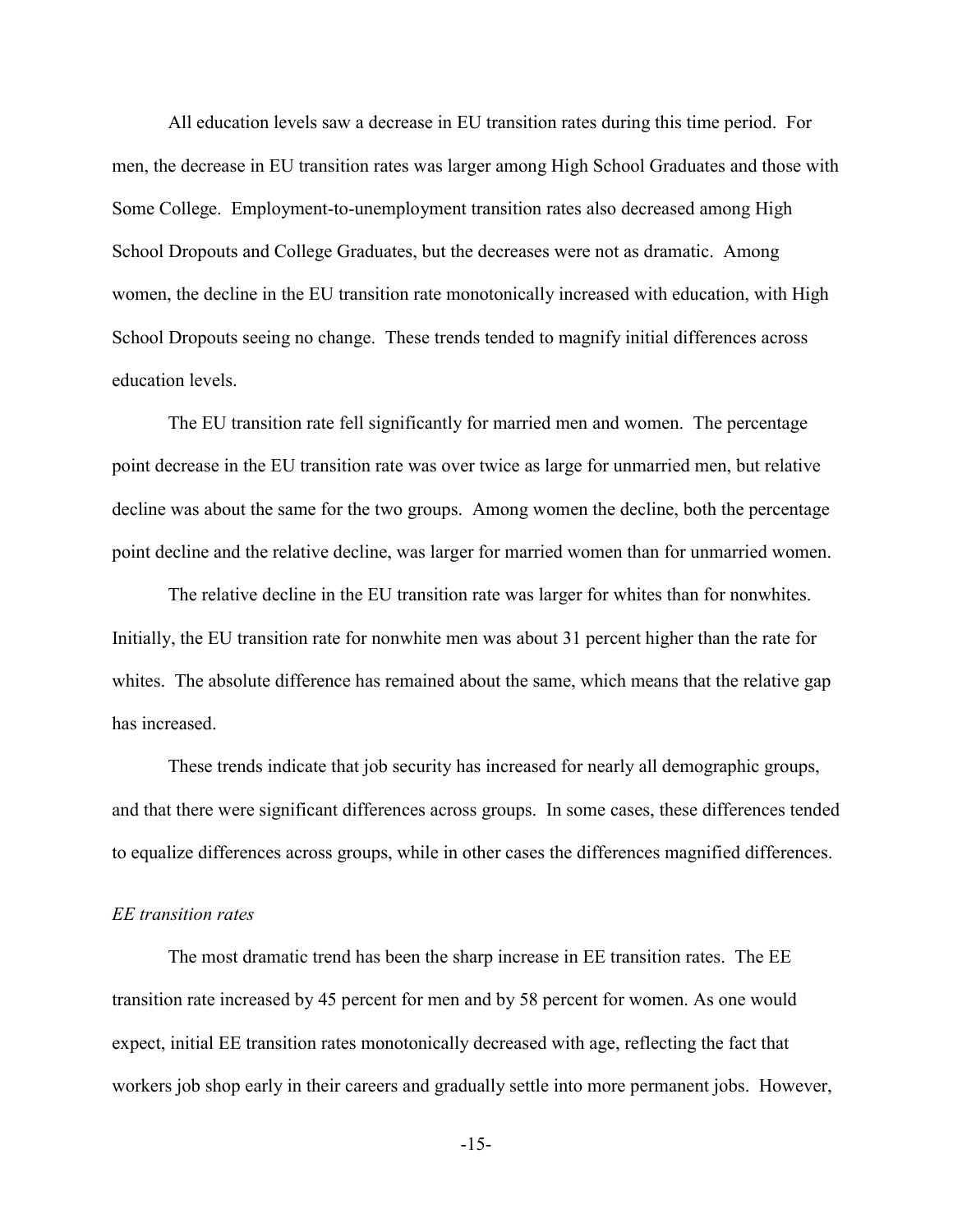trends in EE transition rates have worked in the opposite direction. For both men and women, the relative increase in the EE transition rate increased with age, with the rates for 45-54 year-old men and women more than doubling. Younger workers still change jobs more frequently, but these trends have narrowed the gap considerably.

By education, the changes were more uniformly distributed, and there were some differences between men and women. As expected, initial EE transition rates were lower for less educated workers.26 Among women, the large relative increase in the EE transition rate among less educated women tended to narrow the initial differences across education levels, while for men the pattern was less clear. The trends narrowed the differences between the rates for High School Graduates and men with Some College relative to the rate for College Graduates. Although the EE transition rate for male High School Dropouts increased over the period, the increase was smaller than for more educated workers.

By race, the EE transition rate increased more, both relatively and absolutely, for nonwhites than for whites. Given the higher initial EE transition rates among whites, these trends have tended to equalize rates.

Married men and women saw the greatest relative increase in EE transition rates, with the difference between the two groups being greater for men than for women. These changes virtually eliminated differences between married and unmarried men, and narrowed the relative gap between married and unmarried women.

The increase in EE transition rates suggests that it has become easier to change jobs, and that on-the-job search may have become a more important phenomenon.

1

<sup>&</sup>lt;sup>26</sup> This finding is consistent with Royalty (1998). It is also consistent with the findings of Hyson and Polivka (2001), who find that on-the-job search is more prevalent among more educated workers.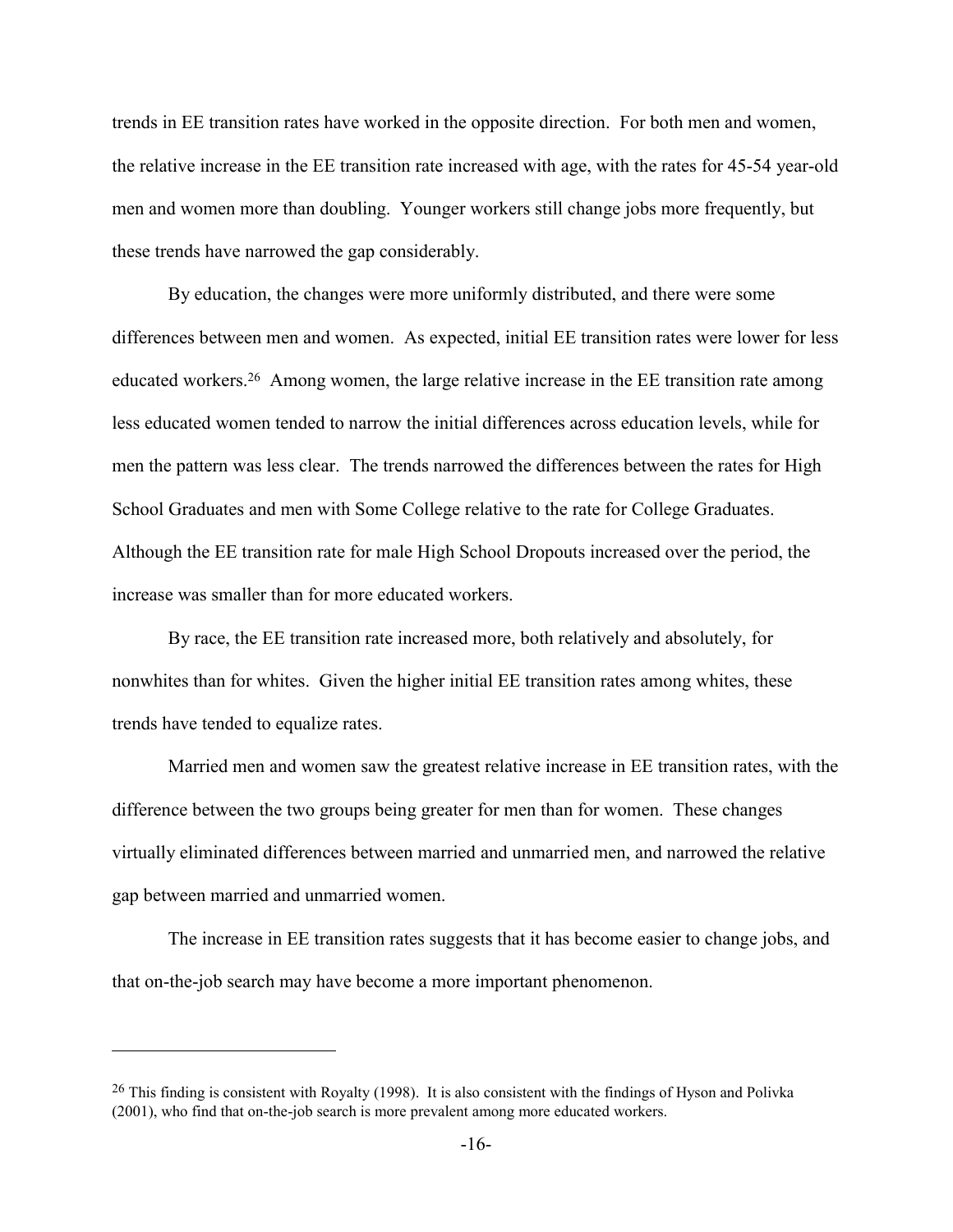#### *EN transition rates*

The changes in EN transition rates were fairly predictable--there was a slight increase (not statistically significant) among men and a large decline among women. For men, the EN transition rate increased among less educated workers (High School Dropouts and High School Graduates), and declined or remained constant among more educated workers (men with Some College and College Graduates). Nonwhite and married men also experienced increases. The absence of any statistically significant increase in the overall EN transition rate is consistent with Juhn's (1992) finding that most of the increase in the nonemployment rate of men can be explained by a decline in nonemployment-to-employment transitions rather than an increase in employment-to-nonemployment transitions. Among women, the EN transition rate declined for all groups except 19-24 year-olds and single women. Perhaps the most notable pattern is that the relative decline in the EN transition rate increased with education. There was a similar pattern by age. The two oldest age groups, who initially had the lowest EN transition rates, saw the greatest relative decline. Hence, trends in EN transition rates magnified the initial differences between older and younger women and between more educated and less educated women.

#### **Did Job Stability and Job Security Decline in the 1990s?**

The short answer is no. Overall job stability increased slightly, while job security increased significantly. Table 3 shows the coefficient from probit equations estimated over the 1988-2000 period. The equations are identical to the ones in Table 1 except for the time period. Table 4 shows the change over the 1988-2000 period as a percentage of transition rates in 1988. Comparing the coefficients and percentages in Tables 3 and 4 to those in Tables 1 and 2, one can see that the 1988-2000 period looks considerably different from the 1975-2000 period, indicating significant changes in the 1990s.

-17-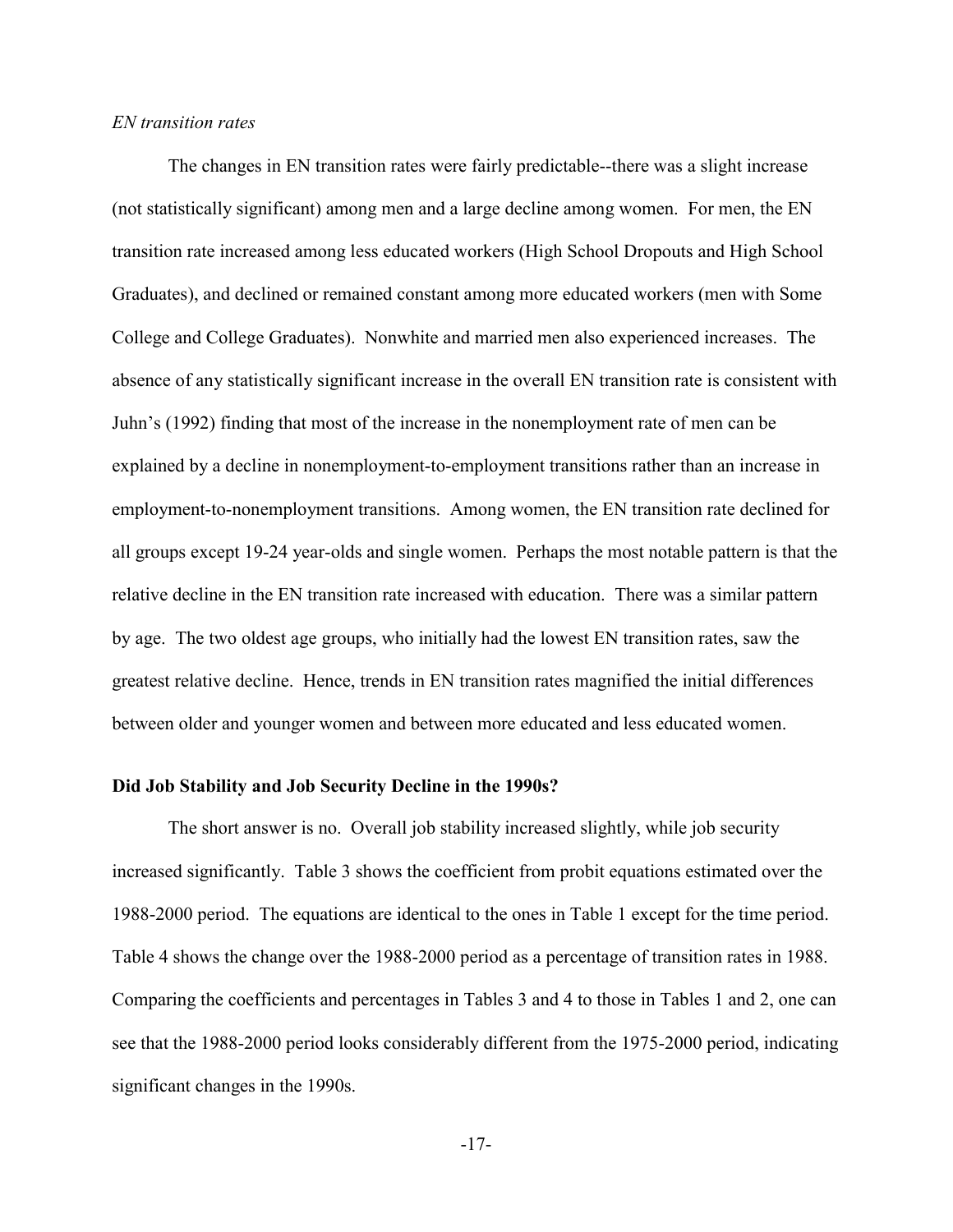The EU transition rate of both men and women continued to decline in the 1990s. For men, the coefficient in Table 3 is more than twice the coefficient in Table 1 implying that nearly all of the decline in the EU transition rate occurred in the 1990s. In contrast, the rate of decline for women was about the same for the 1988-2000 period as it was for the entire 1975-2000 period, indicating that about half of the decline occurred in the 1990s.

Looking at the trends by age, education, race and marital status reveals more differences. In the 1990s, trends in the EU transition rates of men have tended to magnify differences by age, education, race, and marital status. This is in contrast to 1975-2000 period, during which the trends tended to narrow differences by age and maintain differences by race and marital status. Among women, the trends were more similar to those of the 1975-2000 period. The trends by education group generally narrowed differences in the 1990s, in contrast to magnification of differences that occurred over the entire 1975-2000 period. By race and marital status, the trends continued to magnify differences across groups.

In contrast to the EU transition rate, the increase in the EE transition rate slowed down considerably in the 1990s. One can see that the slowdown was fairly uniform across groups, with a number of groups showing no statistically significant change during the 1990s. This is in sharp contrast to the dramatic increases for the entire 1975-2000 period, and indicates that most of the increase in EE transition rates occurred in the late 1970s and the 1980s.

A look at EN transition rates reveals a few surprises. The EN transition rate for women remained essentially constant during the 1990s, and there was virtually no variation across groups. Married women were the only group to deviate, having experienced a slight decrease in their EN transition rate. Among men, the overall EN transition rate increased significantly, but this increase is entirely due to a downward blip in the EN transition rate in 1988. When the

-18-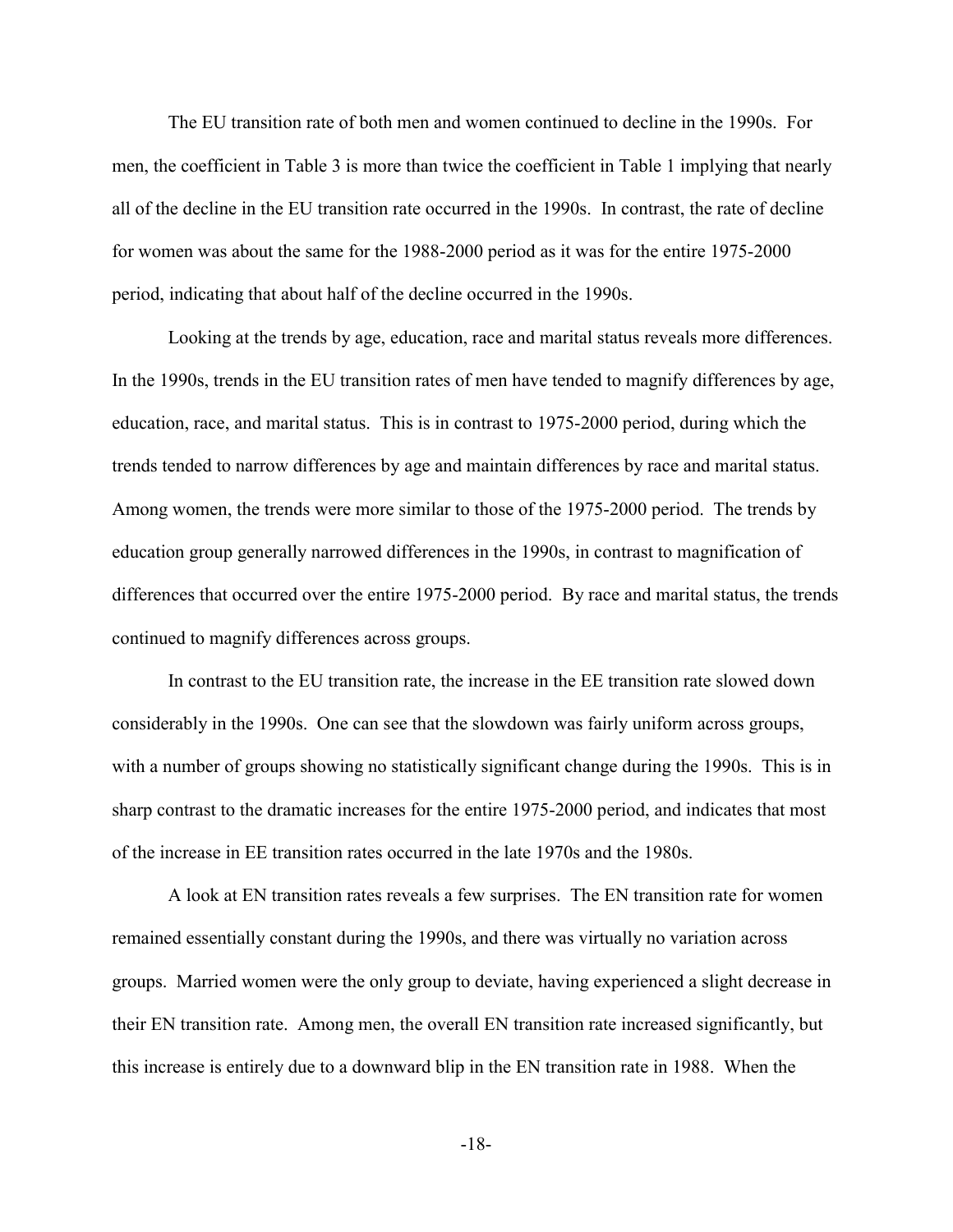equations are reestimated over the 1989-2001 period the overall EN transition rate for men does not exhibit any statistically significant upward trend, although the EN transition rates for 35-44 year-olds and High School Graduates continued to increase. The coefficients for these two groups were significantly larger in the 1989-2001 regressions indicating an acceleration of the rate of increase for these groups.

#### **Married Couples**

Looking at married couples as single entities required just a few straightforward modifications to the sample inclusion criteria and the transition definitions. A couple is included in the sample if either spouse was included in the sample of individuals. Defining transitions was a little more complicated, because I focus on jobs that are important to the economic security of the couple. A couple is considered to have experienced a transition if at least one spouse met the following conditions: the spouse was included in the sample of individuals, the spouse earned at least 40 percent of the couple's total earnings, and the spouse experienced the transition in question. It is important to recognize that, in contrast to the transitions of individuals, the component transitions are not mutually exclusive. For example, the wife could have experienced an EE transition, while the husband experienced an EN transition. As above, separate equations were run for each transition, so this couple would show up as having experienced both an EE and an EN transition in the respective equations.

Table 5 shows the coefficients from probit equations estimated over the sample of married couples. All equations include a time trend variable as well as dummy variables to control for race (white/nonwhite), husband's and wife's age (4 categories each), husband's and wife's education (4 categories each), and region (4 categories). To simplify presentation, I have omitted the coefficients on the control variables. The top row of Table 5 contains coefficients on

-19-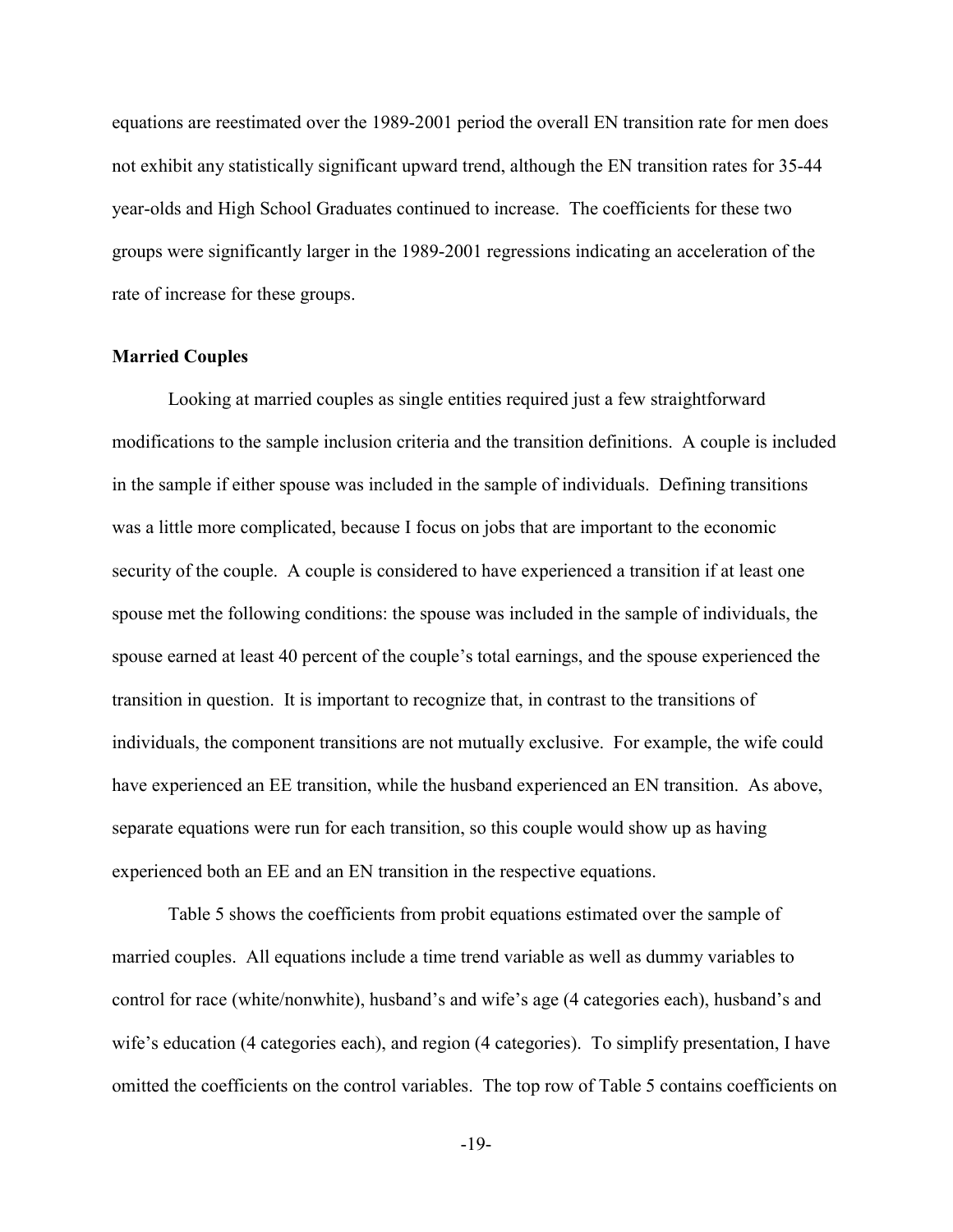the time trend variable for each transition. The second row is the same as the first, except that it includes controls for the composition of earner categories. Subsequent rows contain coefficients on the time trend variable interacted with three earner category variables (husband primary earner, wife primary earner, equal earner). All coefficients are expressed as marginal effects. The bottom panel of Table 5 shows the change over the 1975-2000 period as a percentage of the 1975 transition rates.

Between 1975 and 2000, the trends in transition rates for couples were very similar to those for individuals. There was a moderate increase in the separation rate, which was the result of a large increase in the EE transition rate, a moderate decrease in the EU transition rate, and a slight decrease in the EN transition rate.

The decline in EU transition rates indicates that job security increased for all earner categories. Wife primary-earner couples saw the largest decline, which tended to narrow the difference in transition rates between wife primary-earner and husband primary-earner couples. There was a moderate decline in the EU transition rate of equal-earner couples, but, not surprisingly, their EU transition rate is still considerably higher than the rates for wife primaryearner and husband primary-earner couples. If the distribution of earner categories had remained the same, the EU transition rate would have declined by 21 percent rather than 16. Hence, it appears that the shift toward two-earner couples has worked in the direction of reducing job security, rather than increasing it.

As was the case for individuals, there was a dramatic increase in EE transition rates. All earner categories saw substantial increases, with the rate for wife primary-earner couples doubling. These trends have equalized the EE transition rates of wife primary-earner and husband primary-earner couples. Not surprisingly, the EE transition rate for equal-earner

-20-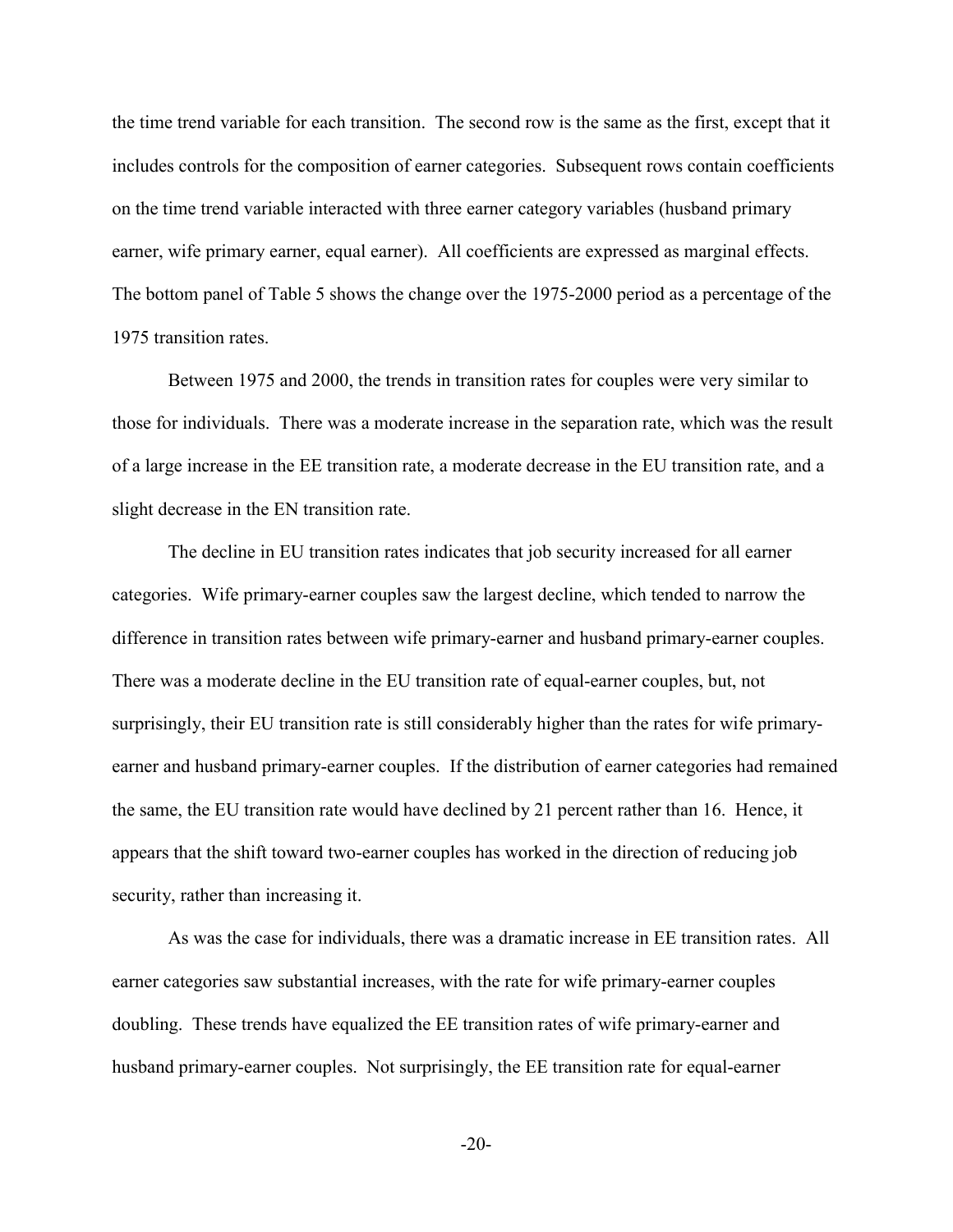couples is still higher than for the other types, but the difference is much smaller. It is worth noting that some of the overall increase in the EE transition rate is due to changes in the distribution of types. Controlling for composition, the increase in the overall EE transition rate was 52 percent versus the actual change of 61 percent.

The slight increase in the overall EN transition rate primarily was due to the increase in the fraction of wife primary-earner and equal-earner couples, who have higher EN transition rates. The EN transition rate of husband primary-earner couples doubled, but their initial EN transition rates were so low (an order of magnitude smaller than the other earner categories) that the increase had little effect on the overall rate. If there had been no change in composition, the EN transition rate would have fallen by 11 instead of increasing by 6 percent. Hence, the decline in EN transitions among wife primary-earner and equal-earner couples was not enough to offset the effect of compositional changes.

Looking at the coefficients in the right panel of Table 5, one can see that there were some changes in the 1990s. The EE transition rate increased at a slightly faster rate (in absolute terms) in the 1990s, and was due to an acceleration in the rate for husband primary-earner couples. Other earner categories saw a sharp deceleration in their EE transition rates. The decline in the EU transition rate accelerated. Again, this acceleration was due to husband primary-earner couples. There appears to have been a slight acceleration in the increase in the EN transition rate among husband primary-earner couples, but, as noted above, this acceleration is due to the downward blip in the EN transition rate in 1988. When I reestimated the probit equation over the 1989-2001 period, there was no statistically significant change in the EN transition rate of husband primary-earner couples. Nor was there a statistically significant change in the EN transition rate for wife primary-earner couples and equal-earner couples, which implies that the

-21-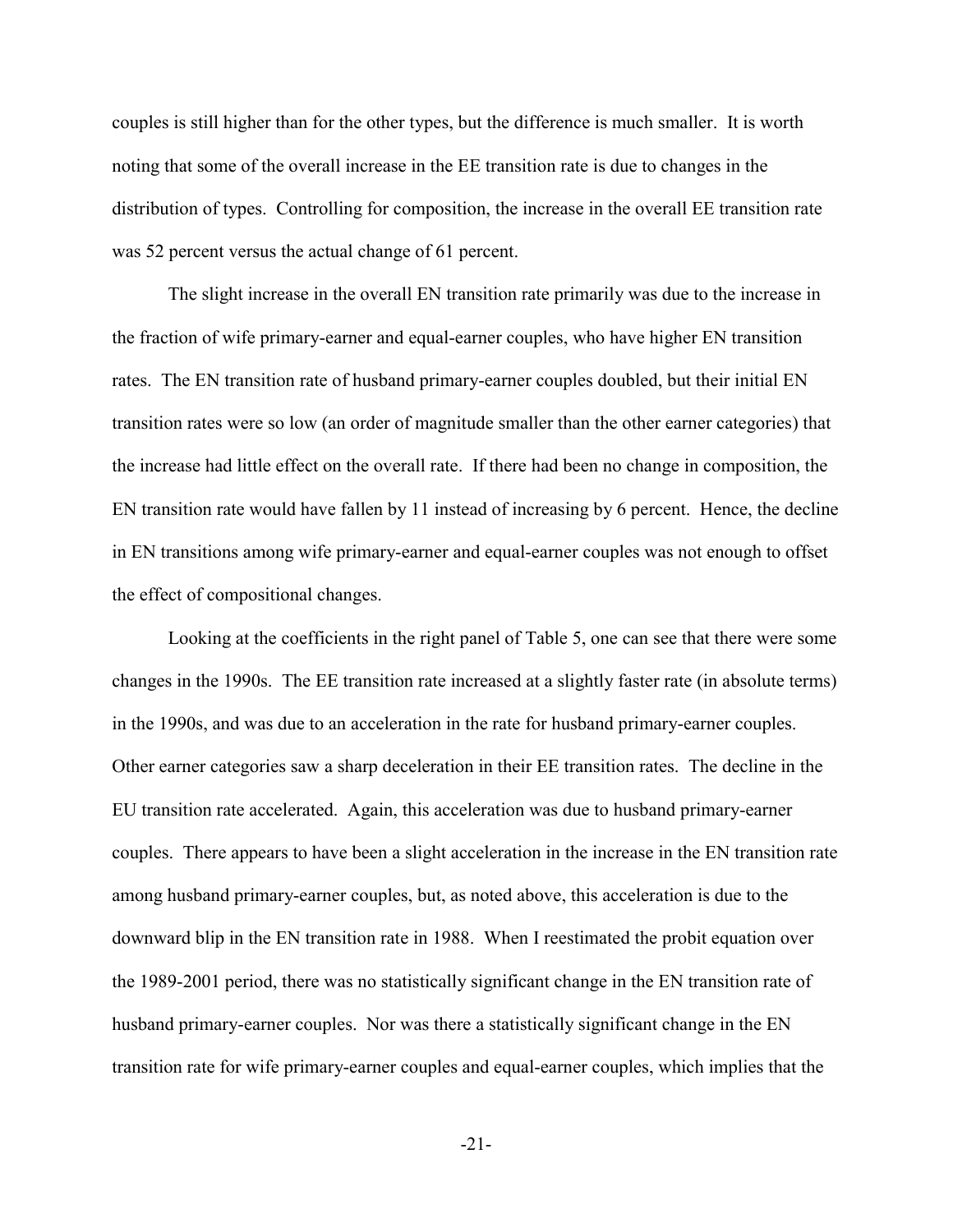decline in the EN transition rate among married women was due to a decline among women whose earnings comprise less than 40 percent of the couples earnings.

## **V. Discussion and Conclusions**

The evidence presented here indicates that job stability, as measured by separation rates, has remained constant over the 1975-2000 period, but that there have been significant changes in the component transitions. Employment-to-unemployment transition rates have fallen, and EE transition rates have increased. The decreases in EU transition rates were not uniform across groups. Among men, the trends tended to narrow initial differences by age, while the trends for women tended to magnify initial differences by education. Interestingly, much of the decline in EU transition rates occurred in the 1990s. About half the decline for women and nearly all of the decline among men occurred in the 1990s.

As with EU transitions, the increases in EE transition rates were not uniform across groups, and these differences tended to narrow differences across groups. Among men, trends in EE transition rates tended to equalize differences by age, and for women trends in EE transition rates tended to narrow differences by education level. In the 1990s, the increase in EE transition rates slowed considerably. It is interesting to note that, over this period, the job-change rate (the fraction of workers who had two or more employers during the previous year) remained fairly constant. But there was a significant increase in the fraction job changers who experienced two or fewer weeks of unemployment, and a similar decrease in the fraction that experienced three or more weeks of unemployment. Hence, a much larger fraction of job changes are now occurring without any intervening spell of unemployment. This suggests that on-the-job search may have become more important since 1975, and that there may have been a decrease in the natural rate of unemployment.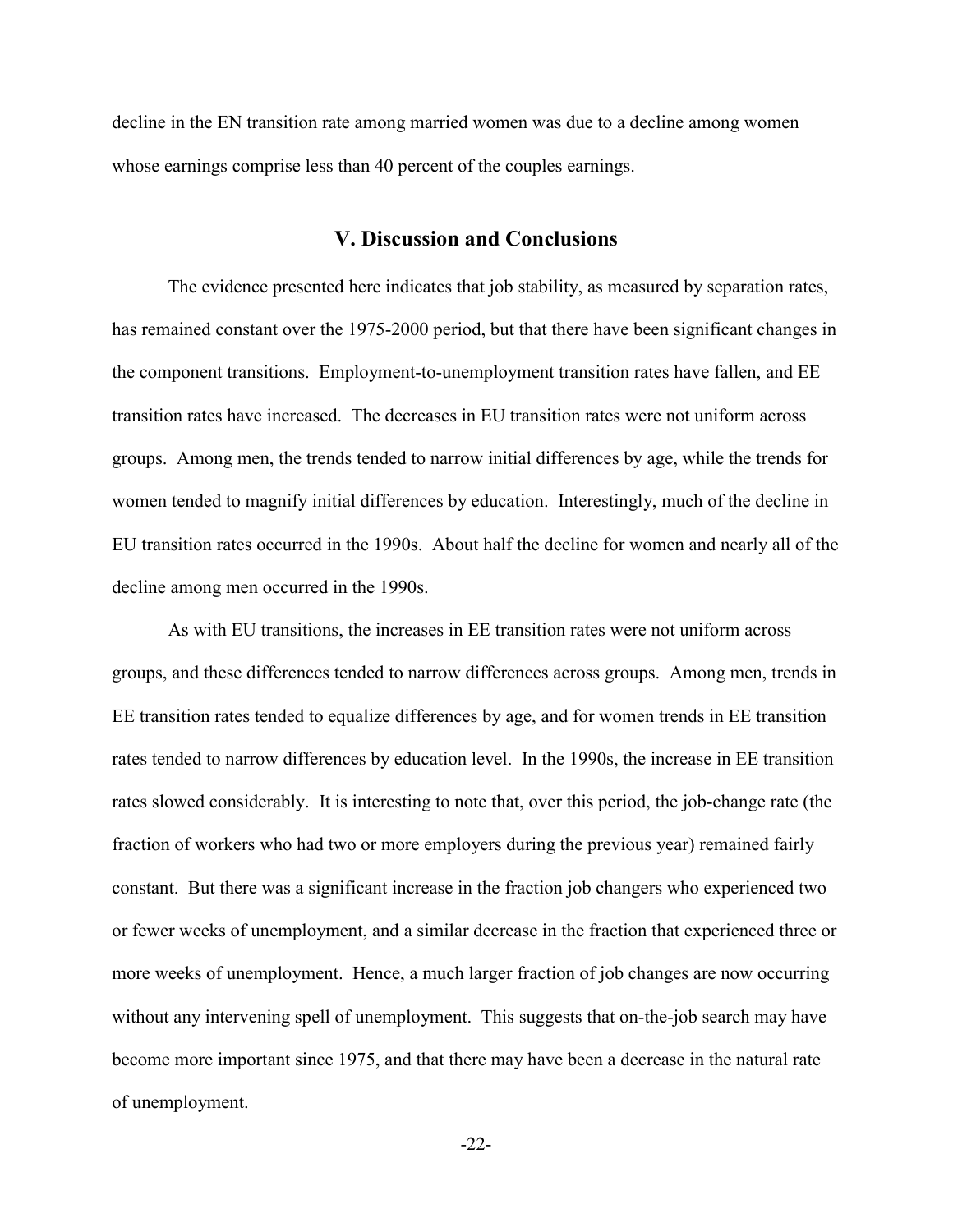The trends in EN transition rates were fairly predictable. Over the 1975-2000 period there were large declines for women, while the rates for men did not change. However, the 1990s appear to be different. The EN transition rate for women remained essentially constant, indicating that virtually all of the decline in EN transition rates occurred before 1988. And the EN transition rate for men began to increase. There were large increases in the EN transition rates of 35-44 year-old men and male high school graduates.

Looking at married couples I found that job stability decreased, but that job security increased. The overall separation rate increased moderately, which was due to a large increase in the EE transition rate, a moderate decrease in the EU transition rate, and a slight decrease in the EN transition rate. Although most of these changes in transition rates were due to within-group changes, changes in the composition of earner categories (husband primary-earner, wife primaryearner, and equal-earner) away from husband primary-earner couples played a role. This compositional change resulted in a larger increase in the separation rate and the EE transition rate, and in the smaller decrease in the EU transition rate. Thus, it appears that the shift away from husband primary-earner couples has worked in the direction of reducing job stability and security for married couples.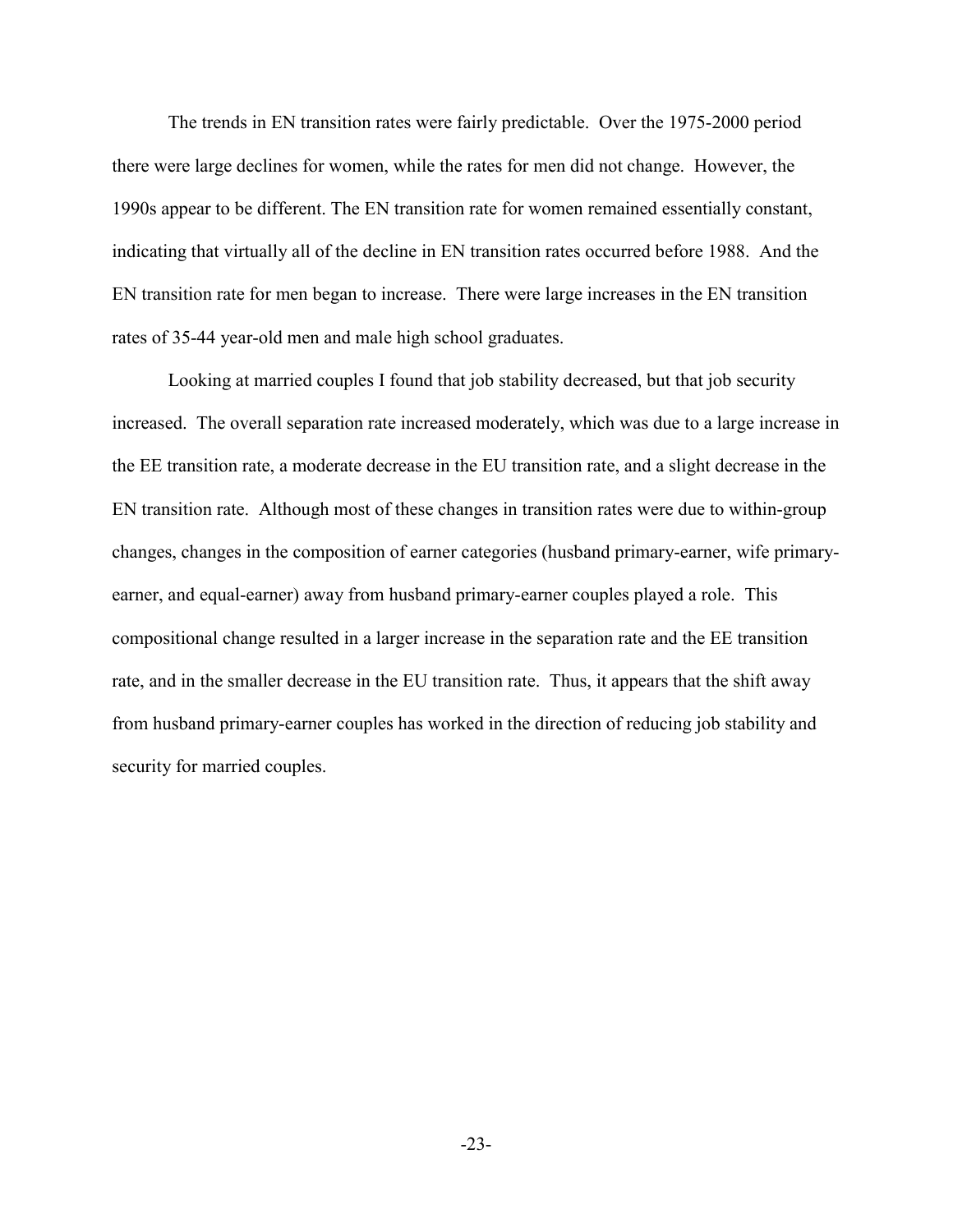## **Appendix**

#### **Using Industry Codes to Detect Job Changes**

It is possible to use changes in the industry code to determine whether a job change occurred because industry and occupation are dependently coded. The interviewer determines whether the respondent's longest job last year is the same as the main job last week based on the verbatim descriptions of the two jobs, and probes when necessary. If the jobs are the same, the interviewer marks a check item and the longest job last year was given the same 3-digit industry and occupation codes as the main job last week.27 If not, the industry and occupation codes are collected as usual (that is, independently). The advantage of dependent coding is that it greatly reduces the number of spurious changes in industry and occupation codes.

Unfortunately, the CPS defines a job as a position, so that industry and occupation are supposed to be coded independently if a worker gets a promotion or has some other within employer job change. This implies that changes in occupation that are not accompanied by a change in industry may be within-employer job changes. It is for this reason that I use only the industry code to identify a job change.

Next, I had to determine whether to use 1-, 2-, or 3-digit industry codes. The level of coding is important, because with independent industry coding it is possible to generate spurious job changes. Tests connected with the CPS redesign show that independent coding at the 3-digit level results in a large number of spurious transitions. Month-to-month changes in 3-digit industry codes were 23 percent, compared with the estimated true changes of 3.8-4.2 percent.28 Given the high number of spurious transitions that would result, I do not use changes in 3-digit

<sup>27</sup> Unfortunately, the check item is not on the March tapes.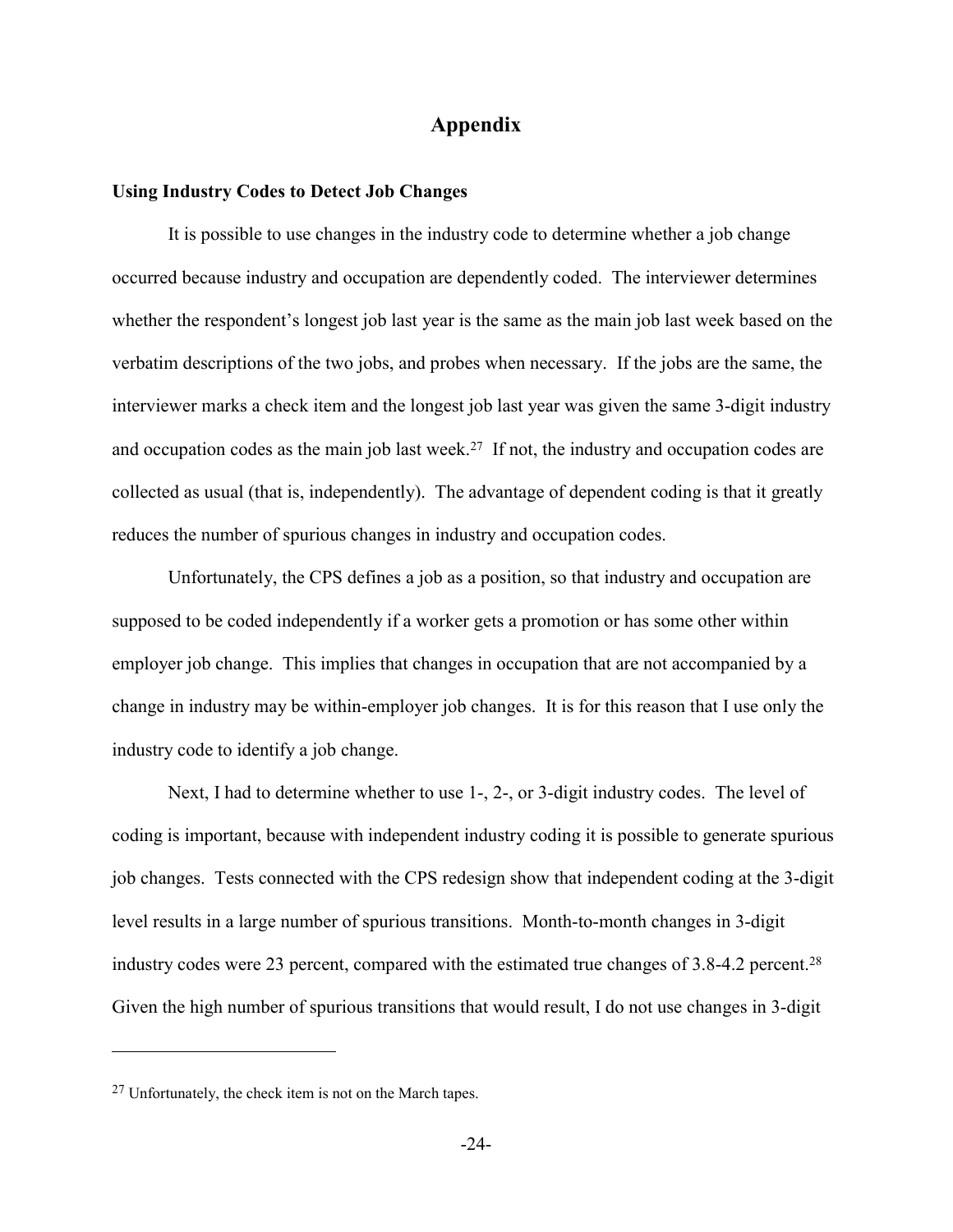industry codes to detect changes in employment. Using 2-digit codes resulted in nearly as many job changes, but the number fell off considerably for 1-digit industry codes. Hence, I took the conservative approach of using 1-digit industry codes to determine whether a worker changed employers.29

Unfortunately, the CPS defines a job as a position, so that industry and occupation are coded independently if a worker gets a promotion or has some other within-employer job change. Hence, changes in occupation that are not accompanied by a change in industry are most likely within-employer job changes, which is why I use only the industry code to identify a job change. But with independent coding it is possible for the industry code to change even if the worker did not change employers. Hence, the question becomes whether to use 1-, 2-, or 3 digit industry codes. Tests connected with the 1994 redesign of the CPS show that independent coding at the 3-digit level results in a large number of spurious transitions. Month-to-month changes in 3-digit industry codes were 23 percent, compared with estimated true changes of 3.8- 4.2 percent.30 Given the high number of spurious transitions that would result, I do not use changes in 3-digit industry codes to detect changes in employment. Using 2-digit codes resulted in nearly as many job changes, but the number fell off considerably for 1-digit industry codes. Given this, I took the conservative approach of using 1-digit industry codes to determine whether a worker changed employers.

1

<sup>&</sup>lt;sup>28</sup> When industry was dependently coded, the month-to-month changes fell to 5 percent (see Polivka and Rothgeb 1993).

<sup>&</sup>lt;sup>29</sup> I experimented with several ways of defining turnover. Although there were differences in levels (as expected) the trends were remarkably similar. Table 6 shows the results of linear time trend regressions on alternative measures of turnover.

<sup>&</sup>lt;sup>30</sup> When industry was dependently coded, the month-to-month changes fell to 5 percent (see Polivka and Rothgeb [1993]).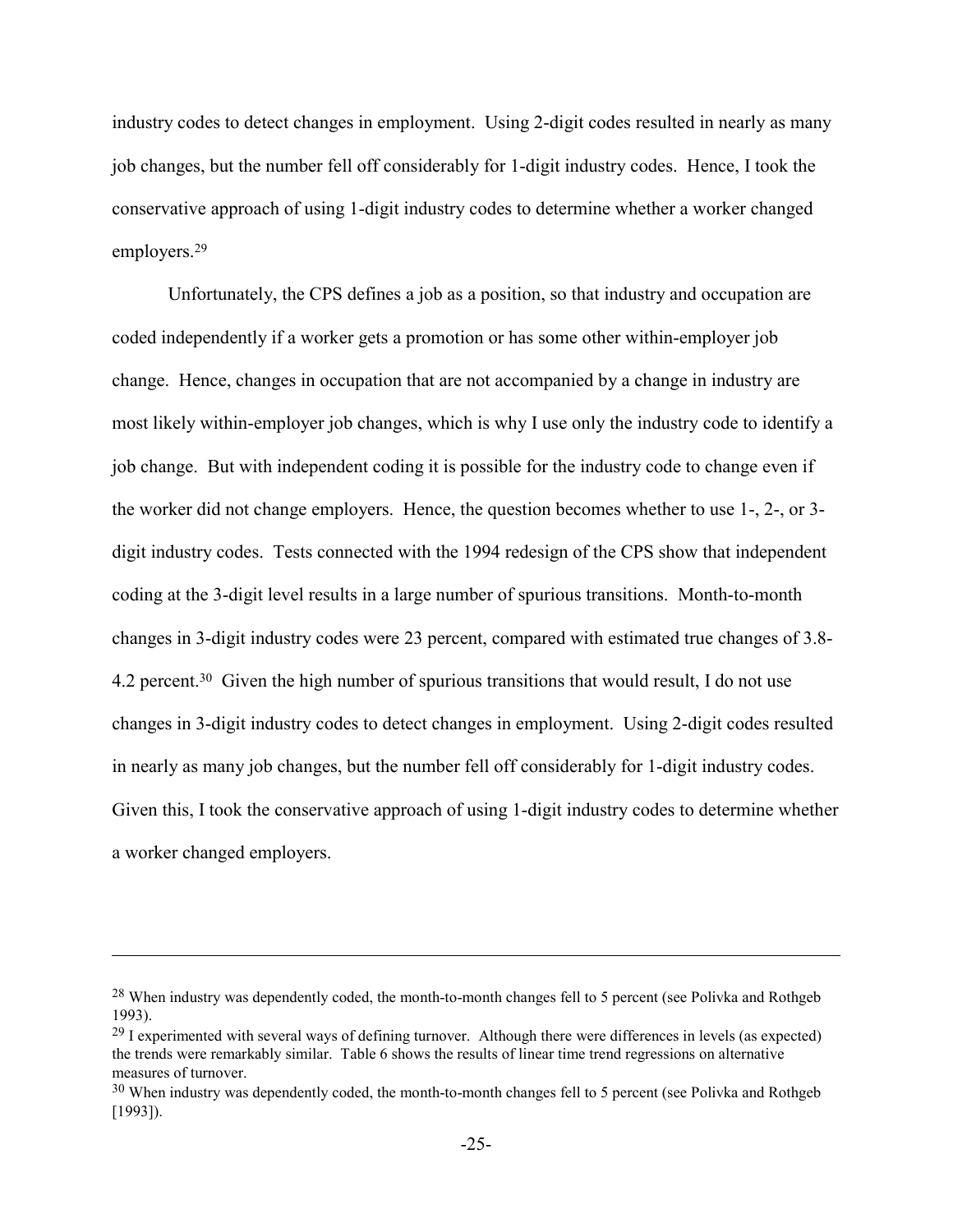#### **Changes in Census Imputation Procedures**

In 1989, the Census Bureau changed the procedures it uses to impute missing data. Prior to 1989, the Census Bureau imputed industry and occupation codes in one of two ways. First, if only a few income and labor market history variables were missing, then each variable was imputed separately. Industry and occupation codes were carried over from the current job from the Basic CPS. This imputation procedure misses actual changes in industry and occupation codes, which results in an underestimate of the number of job changes. The second method of imputing industry and occupation codes tends to generate spurious job changes. The Census Bureau separated the income and work history variables into two groups; variables about earned income, and variables about unearned income. If more than a few variables were missing from either group, Census would impute all variables of that group from a single observation. This was done to make the variables in the group internally consistent. However, when the earned income variables were imputed as a group, industry and occupation codes were very likely to change, which would cause me to overestimate job changes. Unfortunately, there are no allocation flags for industry and occupation prior to 1989, so it is impossible to correct for these imputation procedures. However, it is likely that the effect of these procedures is fairly constant over time. Although these procedures may affect my estimates of the level of the job change rate, they should not affect comparisons across demographic groups or changes over time.

In 1989, the Census bureau changed it allocation procedures and began allocating entire records. The advantage of this type of allocation is that all of the income data are internally consistent within an observation. A disadvantage is that often good data are thrown away. The Census Bureau imputes industry and occupation codes along with other work and income data,

-26-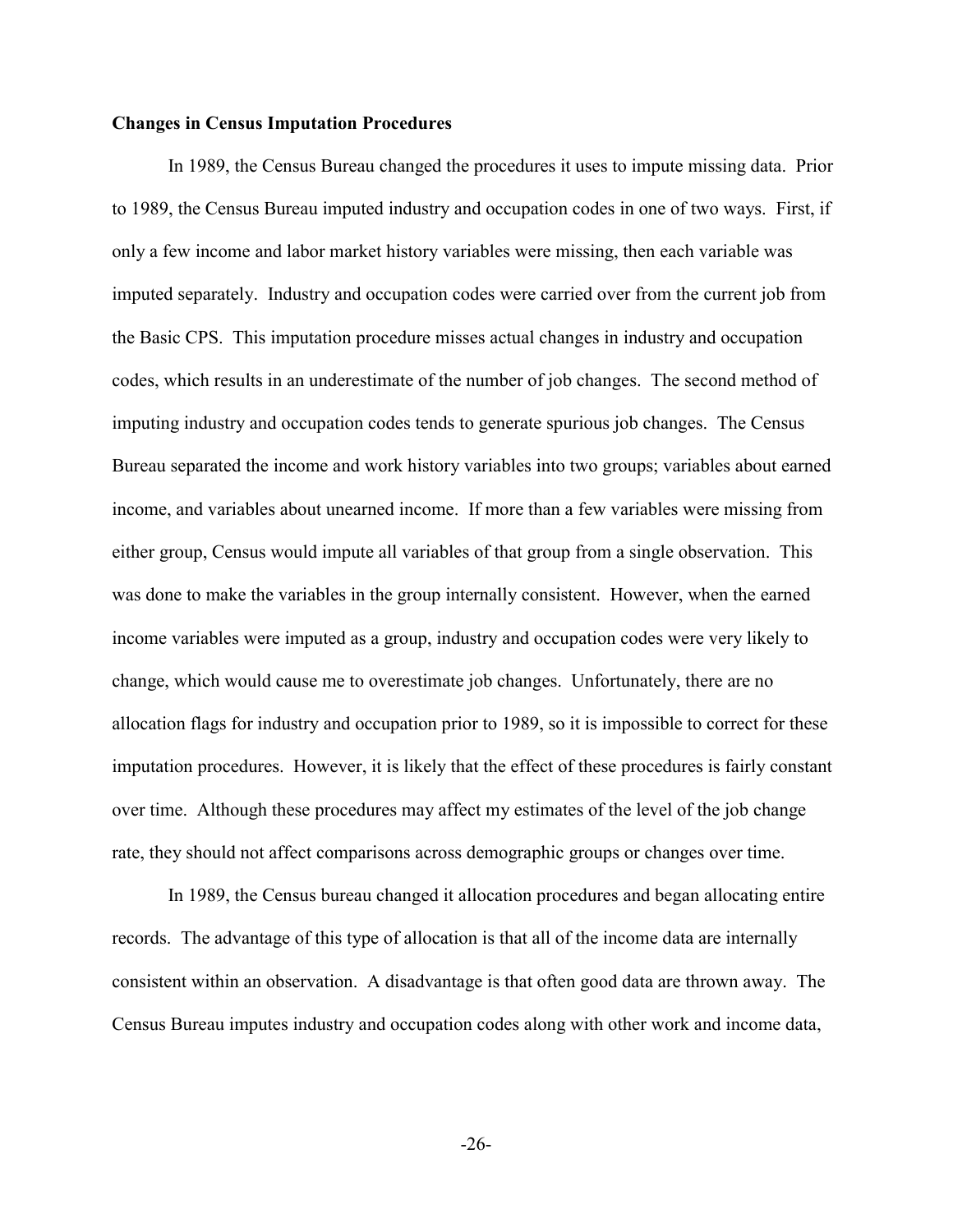even if industry and occupation codes are available or could have been imputed from the current year's data.

The introduction of these FL-665 observations would not be a particular problem for my purposes if these were used instead of the imputation-by-groups-of-variables approach described above. If this were the case, there would be no significant changes in spurious job changes. However, Census changed the criteria by which data were allocated. Under the new system a larger fraction of industry and occupation codes were allocated using the hot deck procedure than in previous years. Between about 9.5 and about 13.5 percent of all records are Type A allocations. With no correction, this change would have had the effect of significantly increasing the separation and job change rates.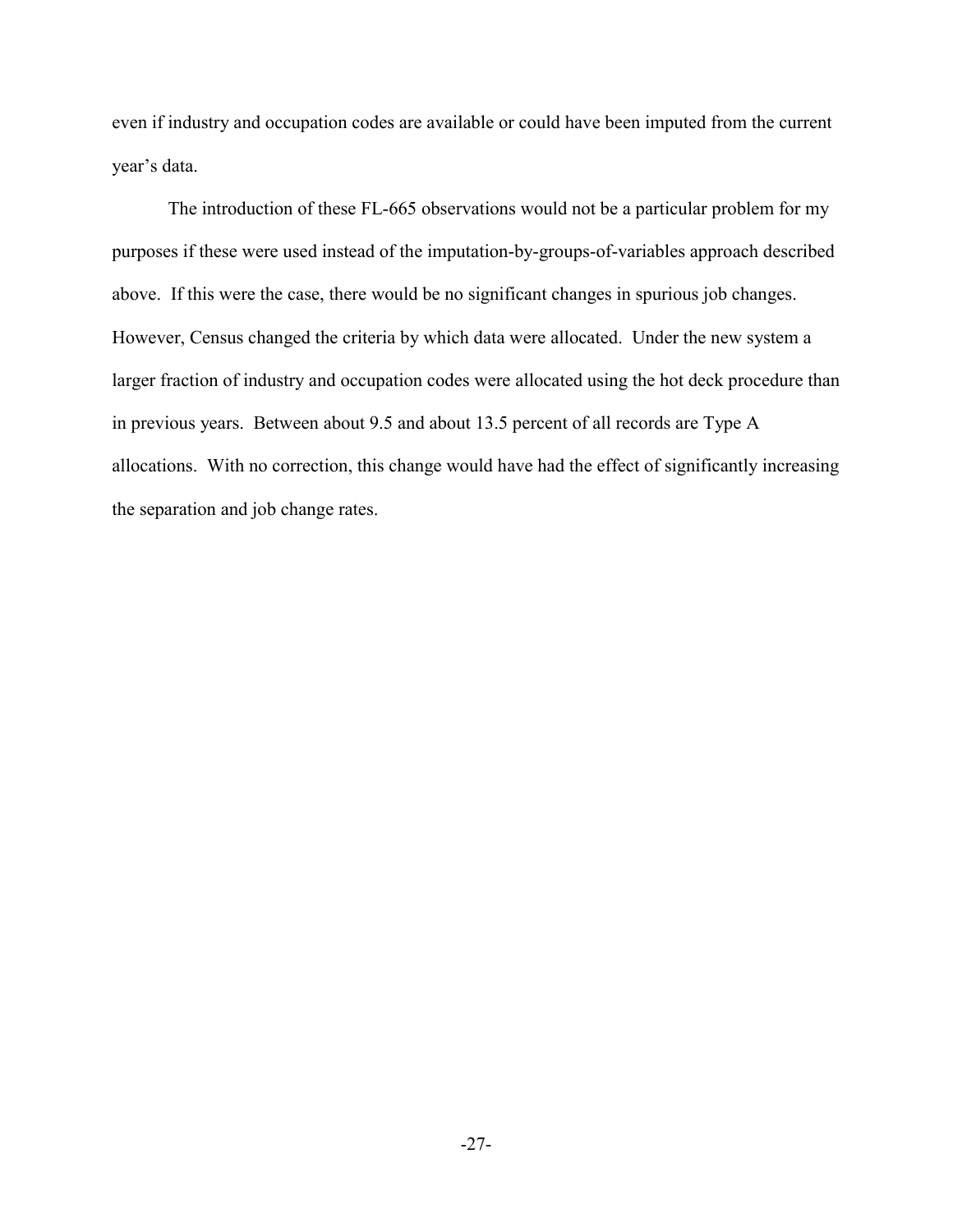## **References**

- Abraham, Katharine G. (1997) "Comment on Farber 'The Changing Face of Job Loss in the United States: 1981-1995,'" *Brookings Papers on Economic Activity: Microeconomics*, in press.
- Bansak, Cynthia and Steven Raphael (1998) "Have Employment Relationships in the United States Become Less Stable?" Discussion Paper 98-15, UC San Diego.
- Boisjoly, Johanne, Greg J. Duncan, and Timothy Smeeding (1998) "The Shifting Incidence of Involuntary Job Losses from 1968 to 1992," *Industrial Relations* 37(2), April 1998, pp. 207-31.
- Diebold, Francis X., David Neumark, and Daniel Polsky (1997) "Job Stability in the United States," *Journal of Labor Economics* 15(2), April 1997, pp. 206-33.
- Diebold, Francis X., David Neumark, and Daniel Polsky (1996) "Comment on Kenneth A. Swinnerton and Howard Wial, 'Is Job Stability Declining in the U.S. Economy?'" *Industrial and Labor Relations Review* 49(2), January 1996, pp. 348-352.
- Evans, David S. and Linda S. Leighton (1995) "Retrospective Bias in the Displaced Worker Surveys," *Journal of Human Resources* 30(2), Spring 1995, pp.386-196.
- Farber, Henry S. (1997a) "The Changing Face of Job Loss in the United States: 1981-1995," *Brookings Papers on Economic Activity: Microeconomics*, in press.
- Farber, Henry S. (1997b) "Trends in Long Term Employment in the United States, 1979-96," unpublished manuscript, Princeton University, June 1997.
- Farber, Henry S. (1997c) "Has the Rate of Job Loss Increased Over Time?" unpublished manuscript, Princeton University, December 1997.
- Farber, Henry S. (1998) "Are Lifetime Jobs Disappearing? Job Duration in the United States: 1973-1993," in *Labor Statistics Measurement Issues*, John Haltiwanger, Marilyn Manser, and Robert Topel, eds., University of Chicago Press.
- Farber, Henry S. (2001) "Job Loss in the United States, 1981-1999" unpublished manuscript, Princeton University, January 2001.
- Fitzgerald, John (1999) "Job Instability and Earnings and Income Consequences: Evidence from SIPP 1983-1995," unpublished manuscript, Bowdoin College, July 1999.
- Gottschalk, P. and R. Moffitt (1994) "The Growth of Earnings Instability in the U.S. Labor Market," *Brookings Papers on Economic Activity* 2:1994, pp.217-272.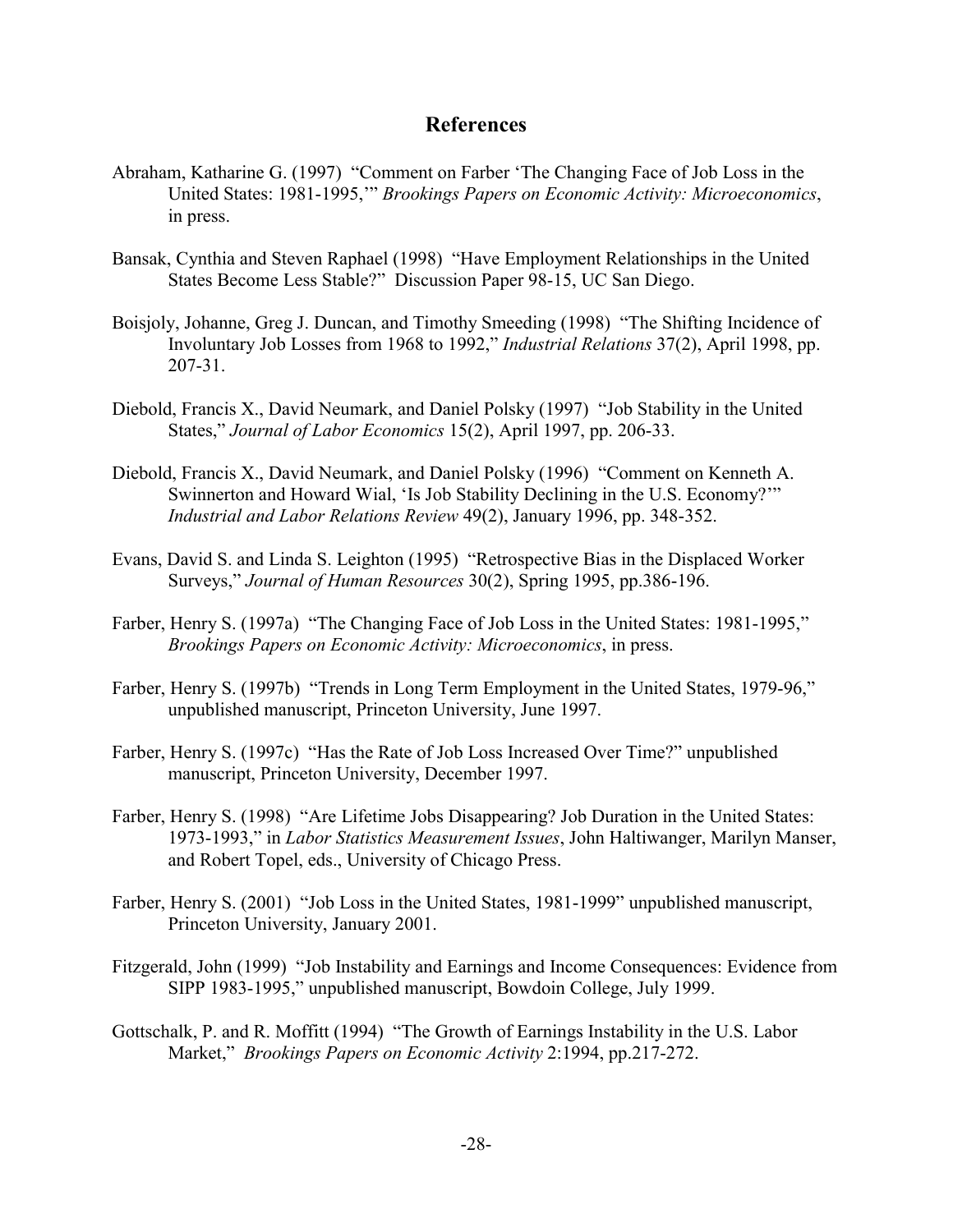- Gottschalk, P. and R. Moffitt (1994) "Changes in Job Instability and Insecurity Using Monthly Survey Data," *Journal of Labor Economics* 17(2, pt. 2), October 1999, pp. S91-127.
- Jaeger, David (1997) "Reconciling the Old and New Census Bureau Education Questions: Recommendations for Researchers," *Journal of Business and Economic Statistics* 15(3), pp. 300-9.
- Jaeger, David and Ann Huff Stevens (1997) "Is Job Stability in the United States Falling? Trends in the Current Population Survey and Panel Study of Income Dynamics," *Journal of Labor Economics* 17(2, pt. 2), October 1999, pp. S1-28.
- Juhn, Chinhui. (1992) " The Decline Of Male Labor Market Participation: The Role of Declining Market Opportunities," *Quarterly Journal of Economics* 107(1), February 1992, pp. 79-121.
- Katz, Lawrence and Kevin M. Murphy (1992) "Changes in the Wage Structure 1963-1987: Supply and Demand Factors," *Quarterly Journal of Economics* 107(1), February 1992, pp. 35-78.
- Marcotte, D. (1996) "Has Job Stability Declined?: Evidence from the Panel Study of Income Dynamics," unpublished manuscript, Northern Illinois University, February 1996.
- Monks, James, and Steven Pizer (1997) "Trends in Voluntary and Involuntary Job Turnover," *Industrial Relations* 37(4), October 1998, pp. 440-59.
- Murphy, Kevin M. and Finis Welch (1992) "The Structure of Wages," *Quarterly Journal of Economics* 107(1), February 1992, pp. 285-326.
- Neumark, David and Daniel Polsky (1998) "Changes in Job Stability and Job Security: Anecdotes and Evidence" in the Proceedings of the 50<sup>th</sup> Annual IRRA Meetings.
- Neumark, David, Daniel Polsky, and Daniel Hansen (1998) "Has Job Stability Declined Yet? New Evidence for the 1990s," *Journal of Labor Economics* 17(2, pt. 2), October 1999, pp. S29-64.
- Polivka, Anne E. and Rosemary Hyson (2001) "Predictors and Payoffs of On-the-Job Search," unpublished manuscript, Bureau of Labor Statistics, November 2001.
- Polivka, Anne E. and Steven Miller (1998) "The CPS After the Redesign: Refocusing the Economic Lens," in *Labor Statistics Measurement Issues*, John Haltiwanger, Marilyn Manser, and Robert Topel, eds., University of Chicago Press.
- Polivka, Anne E. and Jennifer Rothgeb (1993) "Redesigning the Questionnaire," *Monthly Labor Review* 116(9), September 1993, pp. 10-28.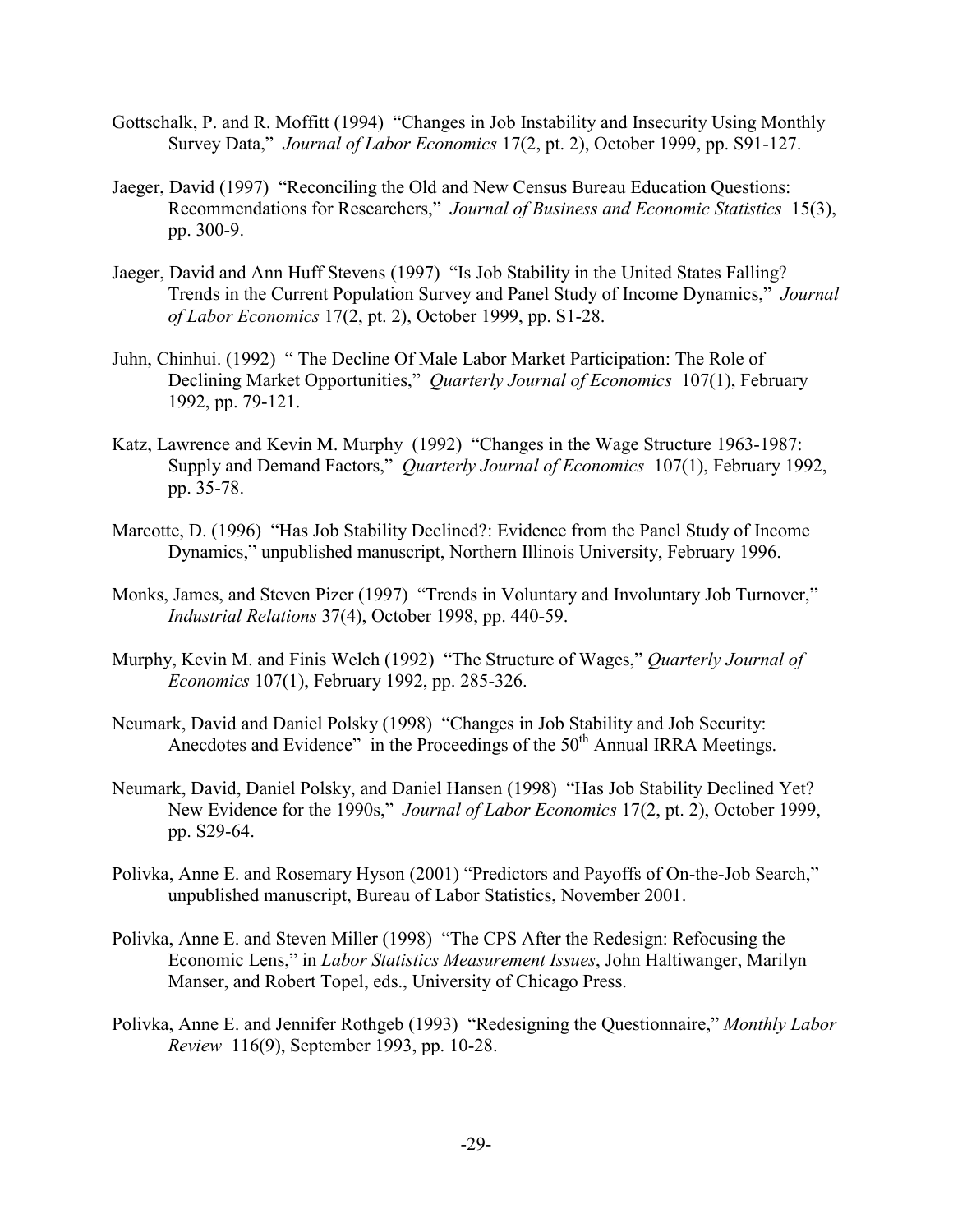- Polsky, Daniel (1999) "Changes in the Consequences of Job Separations in the U.S. Economy," *Industrial and Labor Relations Review* 52(4), July 1999, pp. 565-580.
- Rose, Stephen (1995) "Declining Job Security and the Professionalization of Opportunity," National Commission for Employment Policy, Research Report 95-4, April 1995.
- Royalty, Ann Beeson (1998) "Job-to-Job and Job-toNonemployment Turnover by Gender and Education Level," Journal of Labor Economics 16(2), April 1998, pp. 392-443.
- Ruhm, Christopher (1991) "Are Workers Permanently Scarred by Job Displacements?" *American Economic Review* 81(1), March 1991, pp. 319-24.
- Stewart, Jay (1998) "Has Job Mobility Increased? Evidence from the Current Population Survey: 1975-1995," BLS Working Paper #308.
- Stewart, Jay (2000) "Did Job Security Decline in the 1990s?" in *On the Job: Is Long-Term Employment a Thing of the Past?* D. Neumark, ed., Russell Sage Foundation.
- Swinnerton, Kenneth A. and Howard Wial (1995) "Is Job Stability Declining in the U.S. Economy?" *Industrial and Labor Relations Review* 48(2) January 1995, pp. 293-304.
- Swinnerton, Kenneth A. and Howard Wial (1996) "Is Job Stability Declining in the U.S. Economy? Reply to Diebold, Neumark, and Polsky" *Industrial and Labor Relations Review* 48(2) January 1996, pp. 352-355.
- Valletta, Robert (1998) "Declining Job Security," *Journal of Labor Economics* 17(2, pt. 2), October 1999, pp. S170-97.
- Yakoboski, Paul (1997) "Large Plan Lump-Sums: Rollovers and Cashouts," Employee Benefit Research Institute *Issue Brief* Number 188, August 1997.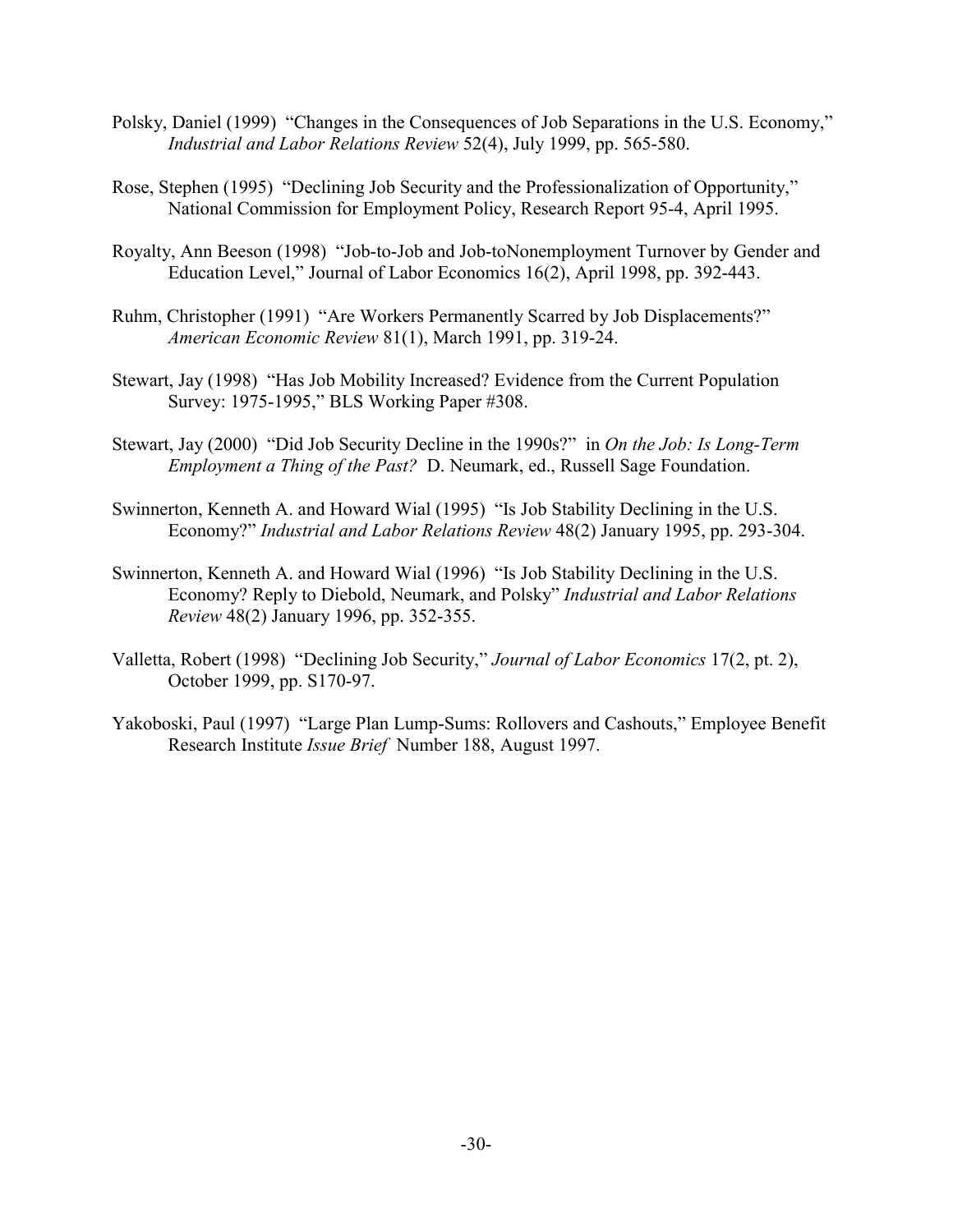



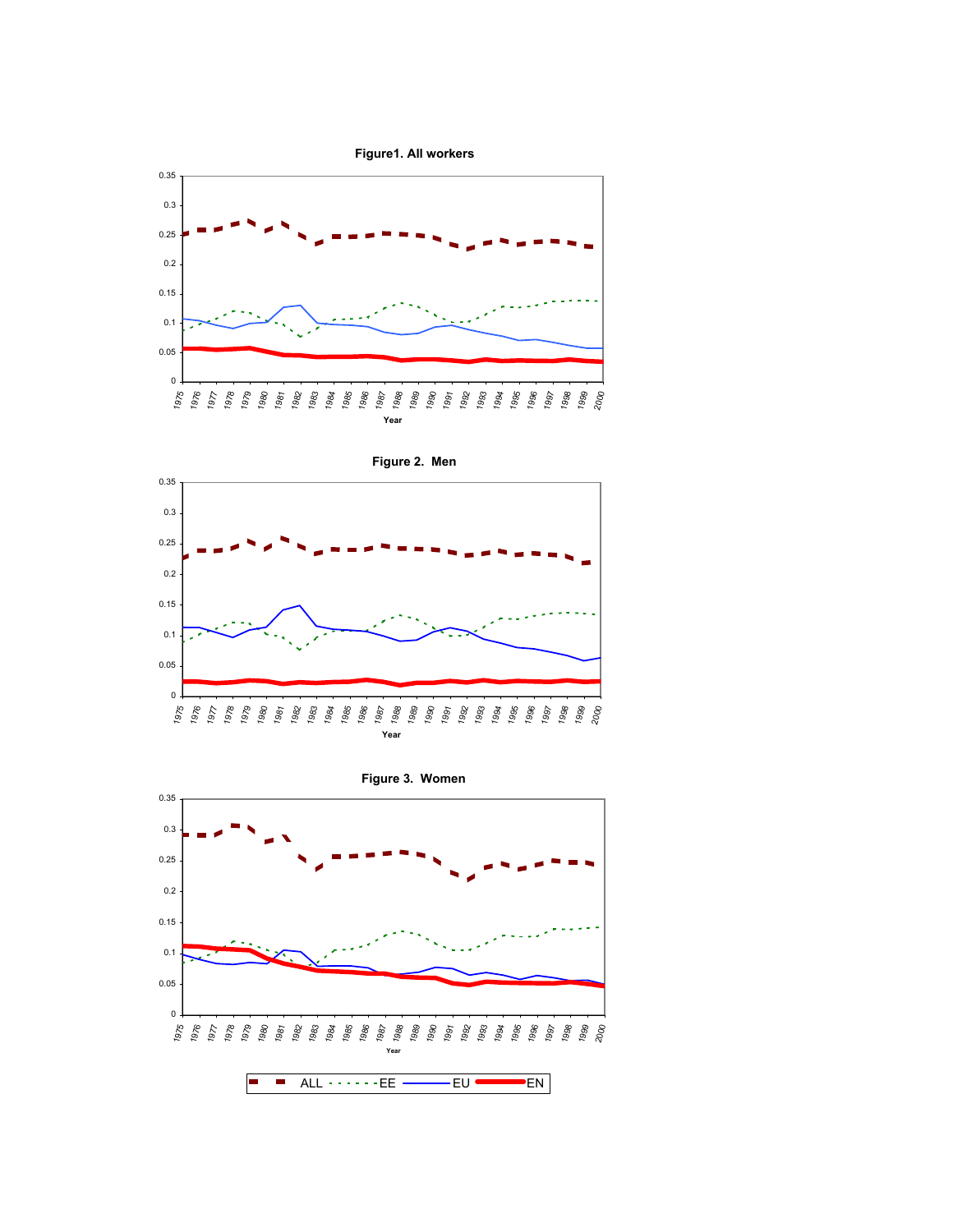#### **Table 1. Trends in Job Separation Rates - 1975-2000**

|                             |              |             | Marginal Effects Estimated from Probit Equations |              |              |             |              |              |  |  |
|-----------------------------|--------------|-------------|--------------------------------------------------|--------------|--------------|-------------|--------------|--------------|--|--|
|                             |              | Men         |                                                  |              | Women        |             |              |              |  |  |
|                             | All          |             |                                                  |              | All          |             |              |              |  |  |
|                             | Separations  | EE          | EU                                               | EN           | Separations  | EE          | EU           | EN           |  |  |
| All                         | $0.0004$ **  | $0.0016**$  | $-0.0013$ **                                     | 0.0001       | $-0.0003$ *  | $0.0020**$  | $-0.0008$ ** | $-0.0014$ ** |  |  |
|                             | (0.0001)     | (0.0001)    | (0.0001)                                         | (0.0000)     | (0.0001)     | (0.0001)    | (0.0001)     | (0.0001)     |  |  |
| Age                         |              |             |                                                  |              |              |             |              |              |  |  |
| 19-24                       | $-0.0013$ ** | $0.0014$ ** | $-0.0026$ **                                     | $0.0003$ **  | $-0.0001$    | $0.0016**$  | $-0.0012**$  | $-0.0002$    |  |  |
|                             | (0.0003)     | (0.0002)    | (0.0001)                                         | (0.0001)     | (0.0003)     | (0.0002)    | (0.0002)     | (0.0001)     |  |  |
| 25-34                       | $-0.0011**$  | $0.0011**$  | $-0.0021$ **                                     | $-0.0002$ ** | $-0.0013$ ** | $0.0021**$  | $-0.0011**$  | $-0.0020**$  |  |  |
|                             | (0.0002)     | (0.0001)    | (0.0001)                                         | (0.0001)     | (0.0002)     | (0.0001)    | (0.0001)     | (0.0001)     |  |  |
| 35-44                       | $0.0020**$   | $0.0020$ ** | $-0.0002$                                        | $0.0002$ **  | $-0.0001$    | $0.0015**$  | $-0.0003$    | $-0.0014$ ** |  |  |
|                             | (0.0002)     | (0.0001)    | (0.0001)                                         | (0.0001)     | (0.0002)     | (0.0002)    | (0.0001)     | (0.0001)     |  |  |
| 45-54                       | $0.0025$ **  | $0.0022**$  | $0.0003$ *                                       | 0.0000       | $0.0010**$   | $0.0027**$  | $-0.0004$ ** | $-0.0012**$  |  |  |
|                             | (0.0002)     | (0.0002)    | (0.0002)                                         | (0.0001)     | (0.0003)     | (0.0002)    | (0.0002)     | (0.0001)     |  |  |
| Education                   |              |             |                                                  |              |              |             |              |              |  |  |
| <b>High School Dropouts</b> | $-0.0006$ *  | $0.0008$ ** | $-0.0011$ **                                     | $0.0003$ **  | $-0.0009$ ** | $0.0017**$  | $-0.0003$    | $-0.0010**$  |  |  |
|                             | (0.0002)     | (0.0002)    | (0.0001)                                         | (0.0001)     | (0.0003)     | (0.0003)    | (0.0002)     | (0.0002)     |  |  |
| <b>High School</b>          | 0.0003       | $0.0017**$  | $-0.0014$ **                                     | $0.0002$ **  | $-0.0005$ ** | $0.0021**$  | $-0.0009$ ** | $-0.0013$ ** |  |  |
|                             | (0.0002)     | (0.0001)    | (0.0001)                                         | (0.0001)     | (0.0002)     | (0.0001)    | (0.0001)     | (0.0001)     |  |  |
| Some College                | 0.0001       | $0.0019**$  | $-0.0018**$                                      | $-0.0002$ ** | $-0.0003$    | $0.0021$ ** | $-0.0010**$  | $-0.0015**$  |  |  |
|                             | (0.0002)     | (0.0001)    | (0.0001)                                         | (0.0001)     | (0.0002)     | (0.0002)    | (0.0001)     | (0.0001)     |  |  |
| <b>College Graduates</b>    | 0.0017       | $0.0016$ ** | $-0.0004$ **                                     | $-0.0001$    | 0.0004       | $0.0018**$  | $-0.0007$ ** | $-0.0018**$  |  |  |
|                             | (0.0002)     | (0.0001)    | (0.0002)                                         | (0.0001)     | (0.0003)     | (0.0002)    | (0.0002)     | (0.0002)     |  |  |
| Race                        |              |             |                                                  |              |              |             |              |              |  |  |
| White                       | $0.0004$ **  | $0.0016$ ** | $-0.0013$ **                                     | 0.0000       | $-0.0007$ ** | $0.0017**$  | $-0.0009$ ** | $-0.0015**$  |  |  |
|                             | (0.0001)     | (0.0001)    | (0.0001)                                         | (0.0000)     | (0.0001)     | (0.0001)    | (0.0001)     | (0.0001)     |  |  |
| Nonwhite                    | 0.0004       | $0.0017**$  | $-0.0013$ **                                     | $0.0003$ **  | $0.0014$ **  | $0.0033**$  | $-0.0005$ ** | $-0.0007$ ** |  |  |
|                             | (0.0003)     | (0.0002)    | (0.0002)                                         | (0.0001)     | (0.0003)     | (0.0002)    | (0.0002)     | (0.0002)     |  |  |
| <b>Marital Status</b>       |              |             |                                                  |              |              |             |              |              |  |  |
| Married-spouse present      | $0.0012**$   | $0.0017**$  | $-0.0009$ **                                     | $0.0001$ *   | $-0.0019$ ** | $0.0017**$  | $-0.0009$ ** | $-0.0021**$  |  |  |
|                             | (0.0001)     | (0.0001)    | (0.0001)                                         | (0.0000)     | (0.0002)     | (0.0001)    | (0.0001)     | (0.0001)     |  |  |
| Other                       | $-0.0008$ ** | $0.0015$ ** | $-0.0018$ **                                     | 0.0000       | $0.0017**$   | $0.0022**$  | $-0.0007$ ** | 0.0000       |  |  |
|                             | (0.0002)     | (0.0001)    | (0.0001)                                         | (0.0000)     | (0.0002)     | (0.0001)    | (0.0001)     | (0.0001)     |  |  |

Note: Standard errors are in parentheses. \*\* indicates significance at the 1-percent level. \* indicates significance at the 5-percent level. Separate equations were run for each group of variables, and each equation includes dummy variables to control for race, age, education, marital status, and region.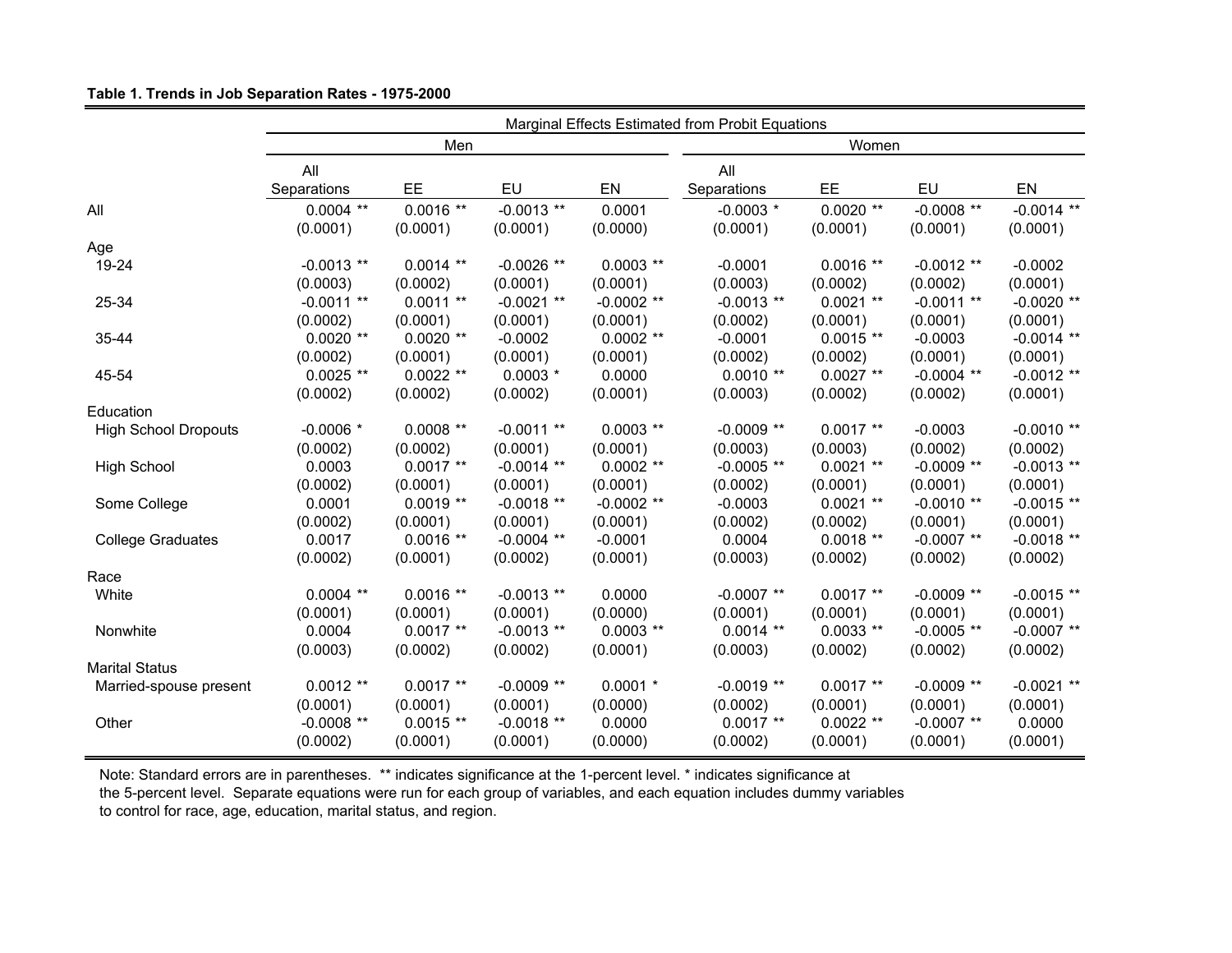|                             | Men         |         |            |           | Women       |         |            |           |
|-----------------------------|-------------|---------|------------|-----------|-------------|---------|------------|-----------|
|                             | All         |         |            |           | All         |         |            |           |
|                             | Separations | EE      | EU         | EN        | Separations | EE      | EU         | EN        |
| All                         | 4.56%       | 45.22%  | $-28.50%$  | 5.35%     | $-2.71%$    | 58.47%  | $-20.30\%$ | $-30.49%$ |
| Age                         |             |         |            |           |             |         |            |           |
| 19-24                       | $-7.54\%$   | 25.44%  | $-25.73%$  | 12.49%    | $-0.67%$    | 30.33%  | $-16.89%$  | $-2.86%$  |
| 25-34                       | $-10.27%$   | 23.23%  | -43.78%    | $-17.40%$ | $-9.44%$    | 54.53%  | $-29.70%$  | $-34.78%$ |
| 35-44                       | 33.81%      | 78.67%  | $-8.55%$   | 37.09%    | $-0.72%$    | 52.18%  | $-8.85%$   | $-53.71%$ |
| 45-54                       | 51.43%      | 144.08% | 13.57%     | $-1.46%$  | 15.22%      | 190.11% | $-19.10%$  | -46.88%   |
| Education                   |             |         |            |           |             |         |            |           |
| <b>High School Dropouts</b> | $-5.08%$    | 23.40%  | $-18.40%$  | 18.89%    | $-6.25%$    | 69.39%  | $-5.28%$   | $-14.47%$ |
| <b>High School</b>          | 3.37%       | 59.50%  | $-28.00\%$ | 32.90%    | $-4.75%$    | 67.71%  | $-21.72%$  | $-32.98%$ |
| Some College                | 1.02%       | 47.21%  | $-40.55%$  | $-12.95%$ | $-2.38%$    | 47.59%  | $-26.27%$  | $-33.03%$ |
| <b>College Graduates</b>    | 24.57%      | 35.52%  | $-21.42%$  | $-24.84%$ | 4.39%       | 41.83%  | -34.57%    | $-65.95%$ |
| Race                        |             |         |            |           |             |         |            |           |
| White                       | 4.68%       | 43.62%  | $-29.48%$  | 0.39%     | $-5.67%$    | 48.41%  | $-22.28%$  | $-33.51%$ |
| <b>Nonwhite</b>             | 3.75%       | 61.71%  | $-22.38%$  | 19.77%    | 13.05%      | 146.64% | $-12.53%$  | $-15.88%$ |
| <b>Marital Status</b>       |             |         |            |           |             |         |            |           |
| Married-spouse present      | 15.92%      | 50.56%  | $-25.50%$  | 20.28%    | $-16.41%$   | 61.01%  | $-26.98%$  | $-38.72%$ |
| Other                       | $-5.80\%$   | 34.82%  | $-23.52%$  | 0.07%     | 13.93%      | 52.52%  | $-14.12%$  | $-0.65%$  |

**Table 2. Change over 1975-2000 period (as a percentage of 1975 transition rates)**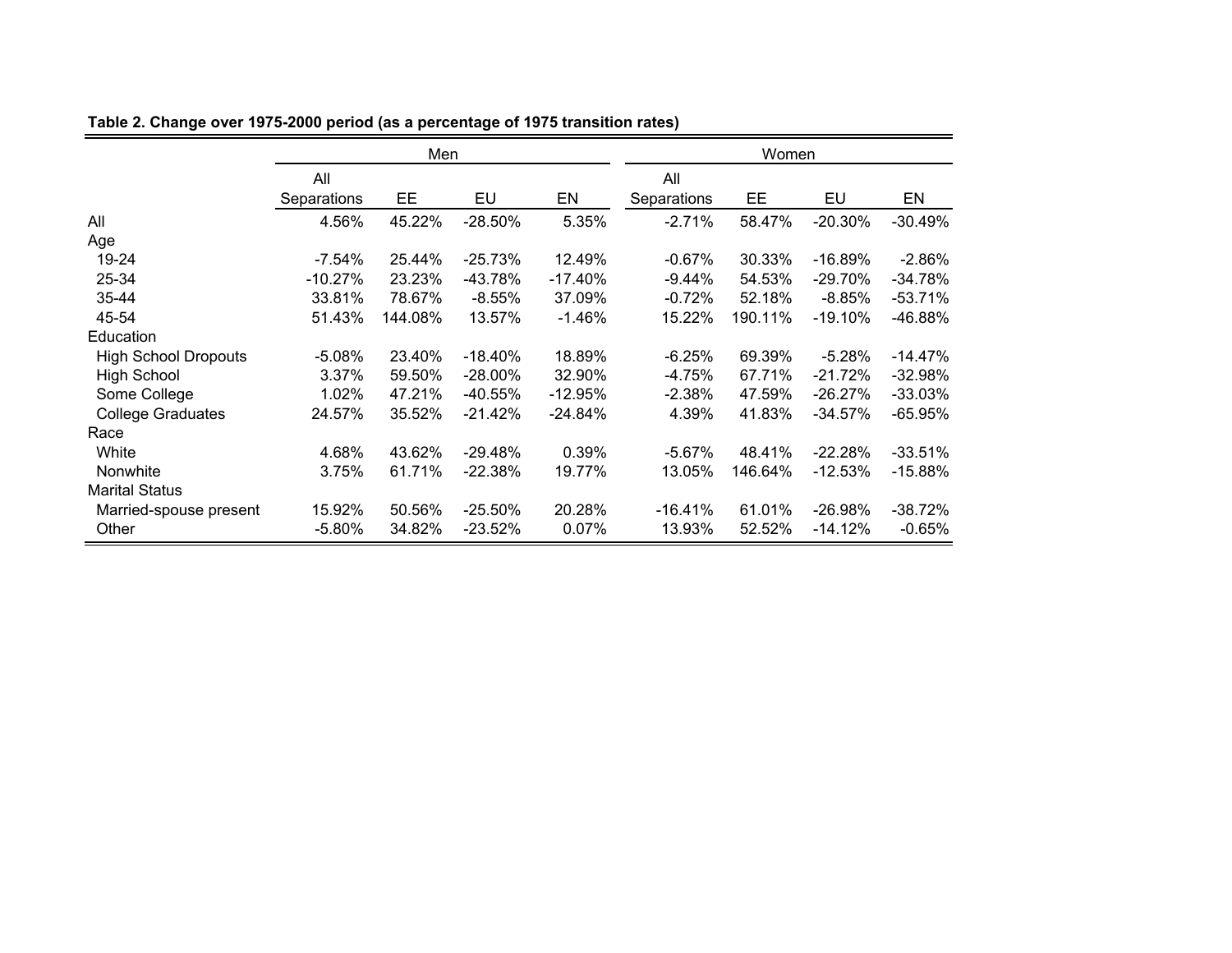#### **Table 3. Trends in Job Separation Rates - 1988-2000**

|                             |              |             |              |             | Marginal Effects Estimated from Probit Equations |             |              |             |  |
|-----------------------------|--------------|-------------|--------------|-------------|--------------------------------------------------|-------------|--------------|-------------|--|
|                             |              | Men         |              |             | Women                                            |             |              |             |  |
|                             | All          |             |              |             | All                                              |             |              |             |  |
|                             | Separations  | EE          | EU           | EN          | Separations                                      | EE          | EU           | EN          |  |
| All                         | $-0.0007$ *  | $0.0012**$  | $-0.0024$ ** | $0.0004$ ** | $-0.0001$                                        | $0.0012**$  | $-0.0009$ ** | $-0.0003$   |  |
|                             | (0.0003)     | (0.0002)    | (0.0002)     | (0.0001)    | (0.0004)                                         | (0.0003)    | (0.0002)     | (0.0002)    |  |
| Age                         |              |             |              |             |                                                  |             |              |             |  |
| 19-24                       | $-0.0009$    | $-0.0004$   | $-0.0018**$  | $0.0009$ ** | 0.0001                                           | 0.0000      | $-0.0002$    | 0.0003      |  |
|                             | (0.0008)     | (0.0006)    | (0.0005)     | (0.0002)    | (0.0009)                                         | (0.0007)    | (0.0005)     | (0.0004)    |  |
| 25-34                       | $-0.0017**$  | $0.0007$ *  | $-0.0027$ ** | 0.0001      | 0.0000                                           | $0.0015**$  | $-0.0012**$  | $-0.0003$   |  |
|                             | (0.0005)     | (0.0004)    | (0.0003)     | (0.0002)    | (0.0006)                                         | (0.0004)    | (0.0003)     | (0.0003)    |  |
| 35-44                       | 0.0000       | $0.0023$ ** | $-0.0030**$  | $0.0006$ ** | $-0.0009$                                        | 0.0008      | $-0.0011**$  | $-0.0005$   |  |
|                             | (0.0005)     | (0.0004)    | (0.0003)     | (0.0002)    | (0.0006)                                         | (0.0005)    | (0.0003)     | (0.0003)    |  |
| 45-54                       | 0.0003       | $0.0014$ ** | $-0.0012$ ** | 0.0000      | 0.0009                                           | $0.0021$ ** | $-0.0005$    | $-0.0006$   |  |
|                             | (0.0007)     | (0.0005)    | (0.0004)     | (0.0002)    | (0.0008)                                         | (0.0006)    | (0.0004)     | (0.0004)    |  |
| Education                   |              |             |              |             |                                                  |             |              |             |  |
| <b>High School Dropouts</b> | $-0.0048**$  | 0.0001      | $-0.0032**$  | 0.0001      | $-0.0001$                                        | 0.0018      | 0.0004       | $-0.0008$   |  |
|                             | (0.0008)     | (0.0007)    | (0.0004)     | (0.0002)    | (0.0011)                                         | (0.0009)    | (0.0005)     | (0.0004)    |  |
| <b>High School</b>          | $-0.0015$ ** | $0.0008$ *  | $-0.0024$ ** | $0.0007$ ** | 0.0000                                           | $0.0013$ ** | $-0.0011**$  | 0.0002      |  |
|                             | (0.0005)     | (0.0004)    | (0.0003)     | (0.0002)    | (0.0006)                                         | (0.0005)    | (0.0003)     | (0.0003)    |  |
| Some College                | 0.0000       | $0.0017**$  | $-0.0024$ ** | 0.0003      | $-0.0006$                                        | $0.0013**$  | $-0.0014$ ** | $-0.0005$   |  |
|                             | (0.0006)     | (0.0004)    | (0.0004)     | (0.0002)    | (0.0006)                                         | (0.0005)    | (0.0004)     | (0.0003)    |  |
| <b>College Graduates</b>    | $0.0018**$   | $0.0017**$  | $-0.0014$ ** | 0.0003      | 0.0004                                           | 0.0008      | $-0.0006$    | $-0.0005$   |  |
|                             | (0.0006)     | (0.0004)    | (0.0004)     | (0.0002)    | (0.0007)                                         | (0.0005)    | (0.0004)     | (0.0004)    |  |
| Race                        |              |             |              |             |                                                  |             |              |             |  |
| White                       | $-0.0005$    | $0.0011**$  | $-0.0023$ ** | $0.0004$ ** | $-0.0003$                                        | $0.0010**$  | $-0.0010**$  | $-0.0004$   |  |
|                             | (0.0003)     | (0.0003)    | (0.0002)     | (0.0001)    | (0.0004)                                         | (0.0003)    | (0.0002)     | (0.0002)    |  |
| Nonwhite                    | $-0.0020$ ** | $0.0015$ *  | $-0.0028$ ** | 0.0003      | 0.0012                                           | $0.0023$ ** | $-0.0005$    | 0.0000      |  |
|                             | (0.0008)     | (0.0006)    | (0.0005)     | (0.0002)    | (0.0008)                                         | (0.0006)    | (0.0004)     | (0.0004)    |  |
| <b>Marital Status</b>       |              |             |              |             |                                                  |             |              |             |  |
| Married-spouse present      | 0.0005       | $0.0017**$  | $-0.0022**$  | $0.0003$ *  | $-0.0013$ **                                     | $0.0008$ *  | $-0.0011**$  | $-0.0008**$ |  |
|                             | (0.0004)     | (0.0003)    | (0.0003)     | (0.0001)    | (0.0005)                                         | (0.0004)    | (0.0003)     | (0.0002)    |  |
| Other                       | $-0.0023$ ** | 0.0004      | $-0.0025$ ** | $0.0004$ ** | $0.0013$ **                                      | $0.0016**$  | $-0.0007$ ** | 0.0004      |  |
|                             | (0.0005)     | (0.0004)    | (0.0003)     | (0.0001)    | (0.0005)                                         | (0.0004)    | (0.0003)     | (0.0003)    |  |

Note: Standard errors are in parentheses. \*\* indicates significance at the 1-percent level. \* indicates significance at the 5-percent level. Separate equations were run for each group of variables, and each equation includes dummy variables

to control for race, age, education, marital status, and region.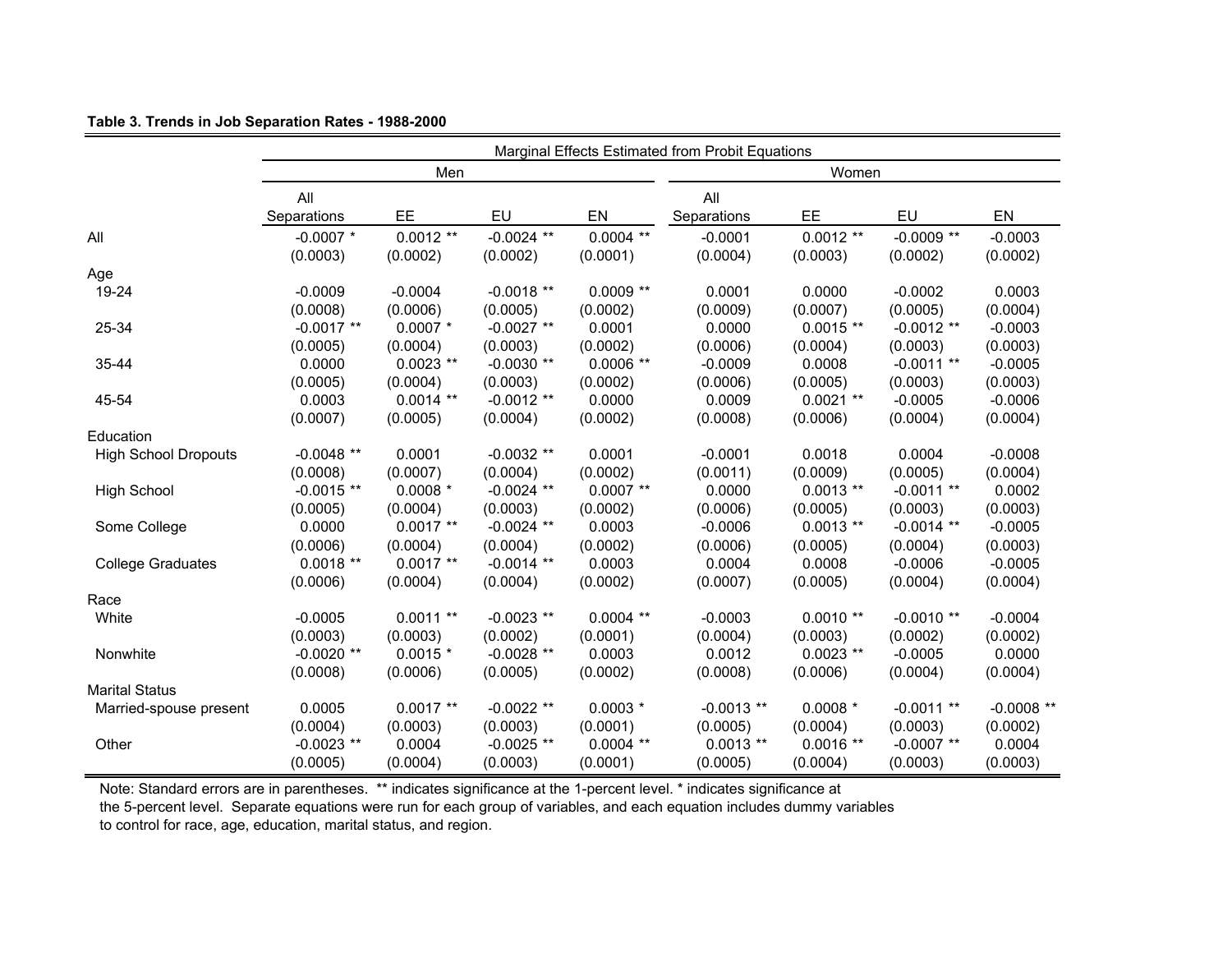|                             | Men                |          |           |        | Women              |          |           |           |
|-----------------------------|--------------------|----------|-----------|--------|--------------------|----------|-----------|-----------|
|                             | All<br>Separations | EE       | EU        | EN     | All<br>Separations | EE       | EU        | EN        |
|                             |                    |          |           |        |                    |          |           |           |
| All                         | $-3.54%$           | 10.66%   | $-31.31%$ | 25.65% | $-0.24%$           | 10.47%   | $-16.29%$ | $-5.89%$  |
| Age                         |                    |          |           |        |                    |          |           |           |
| 19-24                       | $-2.59%$           | $-2.01%$ | $-12.64%$ | 25.47% | 0.17%              | $-0.24%$ | $-1.99%$  | 2.93%     |
| 25-34                       | $-7.24%$           | 5.28%    | $-31.03%$ | 11.28% | 0.16%              | 11.25%   | $-21.14%$ | $-5.43%$  |
| $35 - 44$                   | $-0.21%$           | 28.77%   | $-49.47%$ | 72.20% | $-5.18%$           | 9.24%    | $-25.12%$ | $-15.21%$ |
| 45-54                       | 2.09%              | 23.38%   | $-29.28%$ | 1.34%  | 6.52%              | 26.71%   | $-15.88%$ | $-17.45%$ |
| Education                   |                    |          |           |        |                    |          |           |           |
| <b>High School Dropouts</b> | $-16.99%$          | 0.74%    | $-22.15%$ | 4.13%  | $-0.23%$           | 20.24%   | 4.76%     | $-6.77%$  |
| <b>High School</b>          | $-7.04%$           | 7.25%    | $-26.72%$ | 62.97% | 0.20%              | 12.68%   | $-18.07%$ | 4.00%     |
| Some College                | 0.23%              | 13.90%   | $-37.99%$ | 13.90% | $-2.48%$           | 10.54%   | $-28.56%$ | $-9.73%$  |
| <b>College Graduates</b>    | 12.68%             | 15.53%   | $-43.81%$ | 41.25% | 2.00%              | 5.88%    | $-15.55%$ | $-15.86%$ |
| Race                        |                    |          |           |        |                    |          |           |           |
| White                       | $-2.48%$           | 9.97%    | $-32.09%$ | 29.68% | $-1.54%$           | 8.11%    | $-19.38%$ | $-7.08%$  |
| <b>Nonwhite</b>             | $-9.11%$           | 16.47%   | $-26.37%$ | 11.84% | 5.91%              | 26.35%   | $-7.12%$  | $-0.62%$  |
| <b>Marital Status</b>       |                    |          |           |        |                    |          |           |           |
| Married-spouse present      | 2.92%              | 18.32%   | $-42.19%$ | 37.76% | $-6.19%$           | 8.09%    | $-26.48%$ | $-13.17%$ |
| Other                       | $-8.09\%$          | 2.60%    | $-21.38%$ | 16.00% | 5.53%              | 12.04%   | $-9.52%$  | 12.25%    |

**Table 4. Change over 1988-2000 period (as a percentage of 1988 transition rates)**